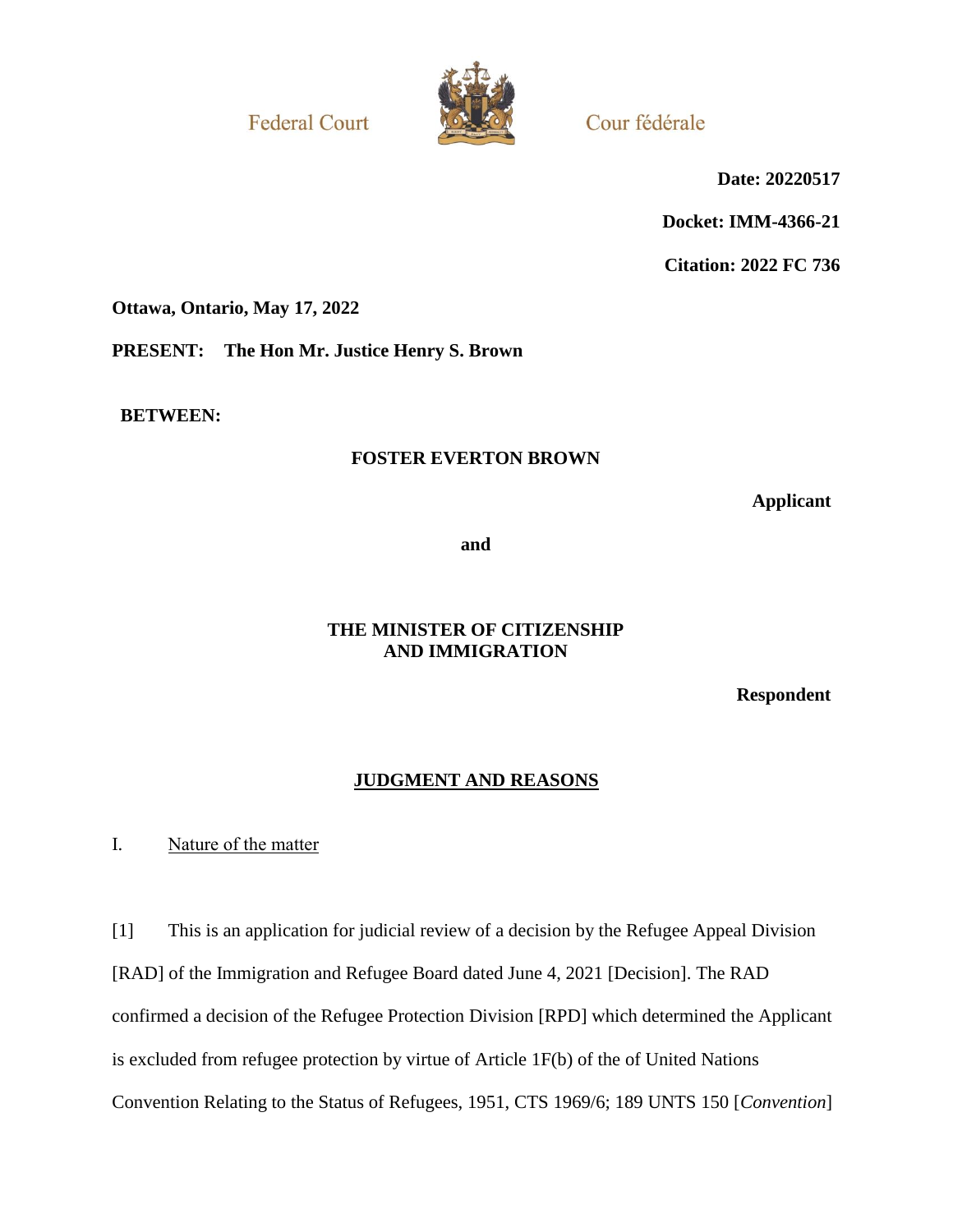Page: 2

and section 98 of the *Immigration and Refugee Protection Act*, SC 2001, c. 27 [*IRPA*]. In the alternative, the RPD found the Applicant does not face a forward-looking risk under subsection 97(1) of *IRPA*, a finding that was not considered by the RAD and which is therefore not considered in there Reasons.

II. Facts

[2] The Applicant is a male 59-year-old citizen of Jamaica. He claims in 2012 he was assaulted and threatened by three gang members while operating his taxi in Kingston. He refused to give them rides and was assaulted as a result. The Applicant says he reported the incident, the police entered the incident into their diaries, and they took the Applicant's report.

[3] The next day the Applicant moved to another region of Jamaica where he stayed at a friend's home for a week. He says he was afraid because he learned from his family and friends that gang members were asking about his whereabouts and making threats.

[4] However, before the events surrounding the Applicant's refugee claim occurred, the Applicant left Jamaica and illegally entered to the US. While in the US, the Applicant did not make any effort to regularize his status. In fact, in or around 2000 he was charged and convicted in Texas under state law in relation to having more than 5 pounds but less than 50 pounds of marijuana in his possession. He later testified before the RPD that he was "somewhere around" 50 pounds of marijuana in his possession. He pleaded guilty, was convicted and imprisoned, then deported to Jamaica. This conviction is the subject of the inadmissibility finding now in issue, and is dealt with in more detail shortly.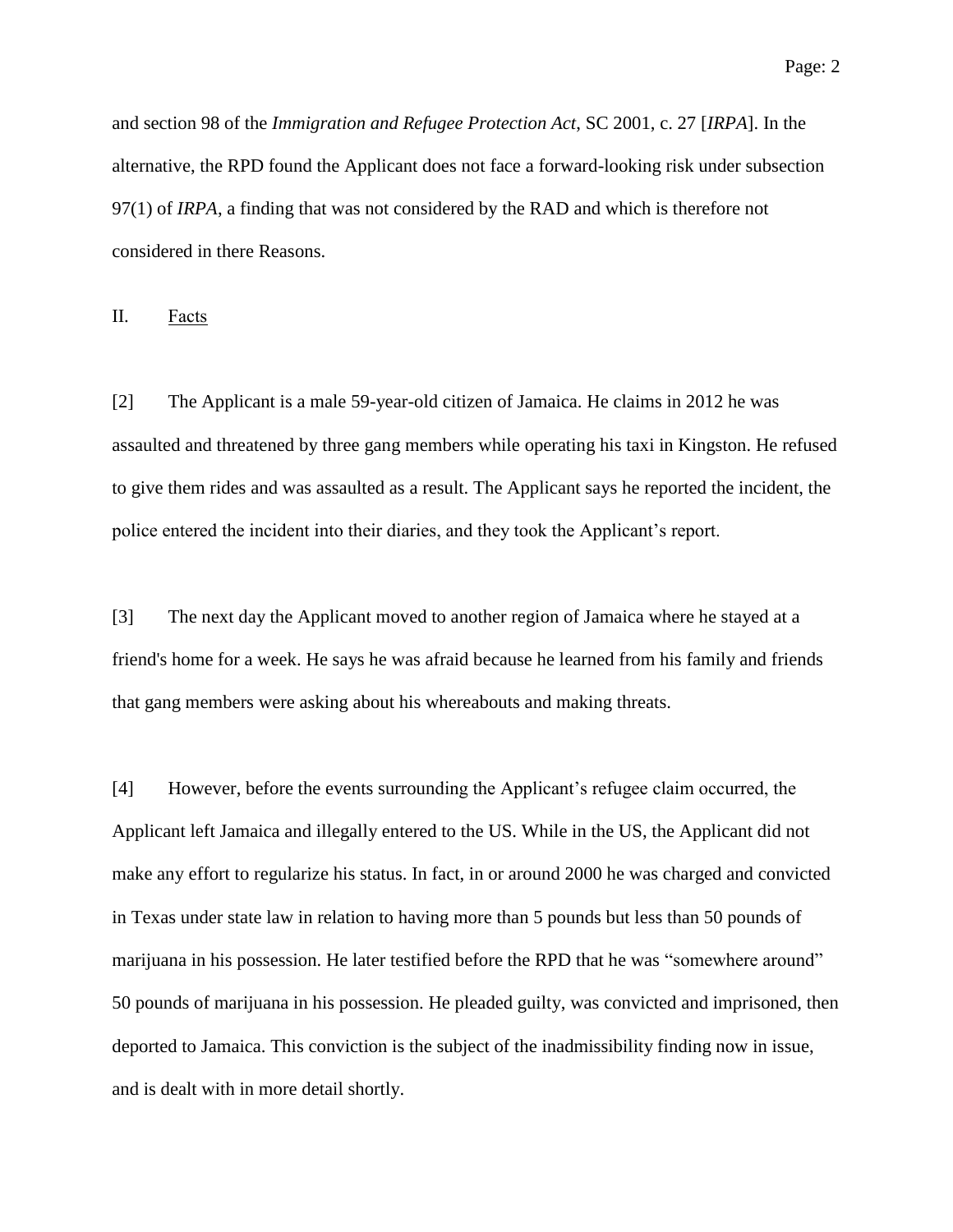[5] After being deported to Jamaica, he illegally entered Canada in 2012 using a smuggler and fraudulent passport. However, he did not apply for refugee status until 2015, a delay of some three years. His claim was originally heard by the RPD in June and October 2015 (the first RPD hearing), but because the panel who heard the matter was no longer available, no decision was rendered, and the matter was re-heard by a differently-constituted panel on December 16, 2019, (the second RPD hearing and the one now at issue).

[6] In his BOC and in his testimony before the RPD, the Applicant made the following statements, none of which were true:

- a) he had not previously travelled to or lived in any countries other than Jamaica and Canada;
- b) he had never been convicted of any criminal offence in any country;
- c) he had never been arrested or incarcerated;
- d) he had never been ordered to leave any country; and
- e) he had never used any other name.

[7] However, between the first and second sittings of the first RPD hearing, the Minister disclosed biometric information received from the US Department of Homeland Security confirming a biometric match of fingerprints taken from the Applicant by Canadian authorities with fingerprints taken from a person named George Hines who was apprehended in Houston, Texas on December 8, 2000. This is the same person as the Applicant.

[8] At the second RPD hearing, the Applicant acknowledged his previous evidence and testimony were false. He admitted to pleading guilty and being convicted of a criminal offence in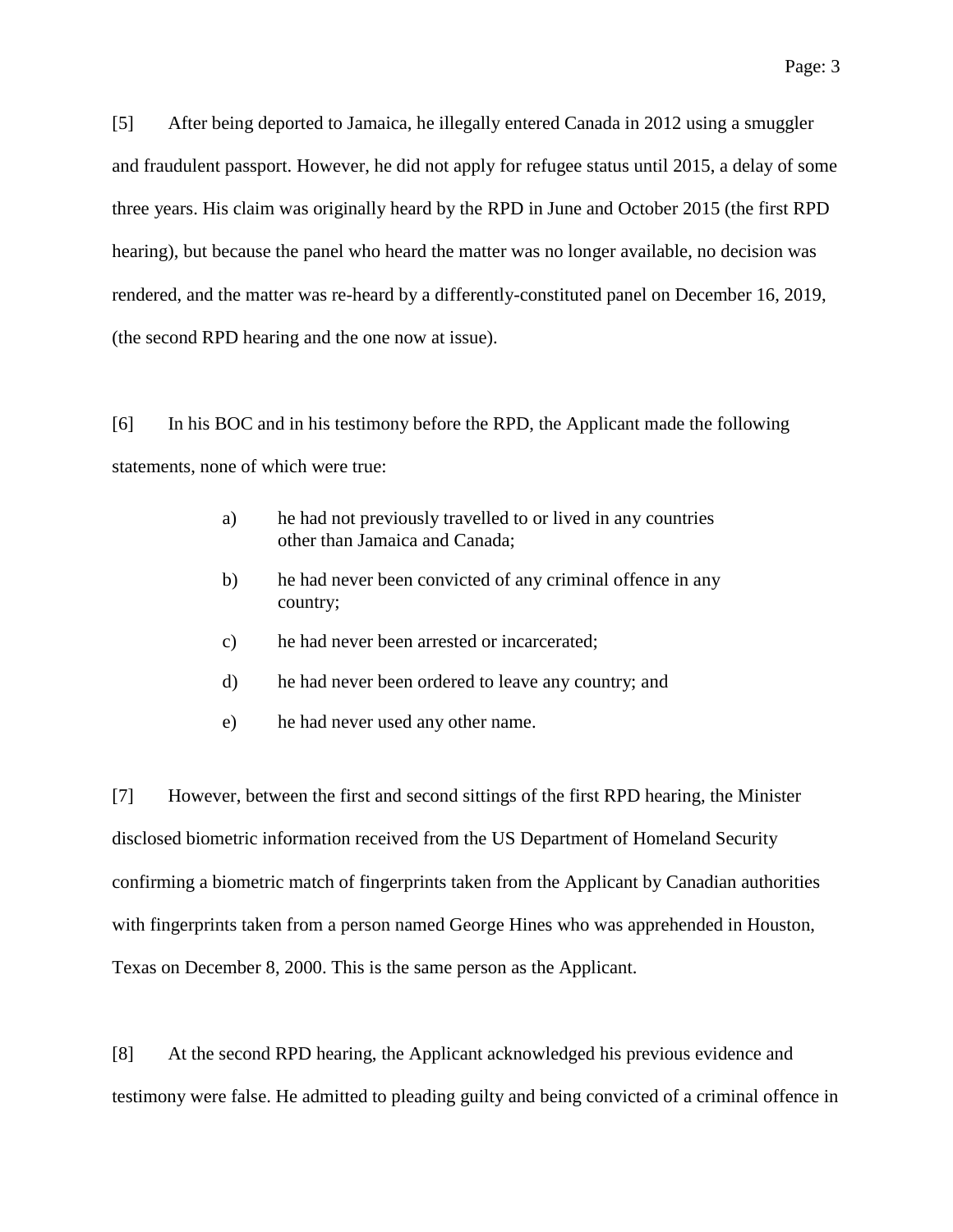Texas, namely a third degree felony for possession of marijuana in 2000. He admitted he was sentenced to two years in prison, served one year in prison after which he was released and ordered to leave the US (which as noted, he had entered illegally). He further admitted that at the time of the arrest, he was in possession of fraudulent identification in the name of George Hines, whose date of birth was different from the Applicant's date of birth.

### A. *Decision of the RPD*

[9] The RPD found serious reasons for considering the Applicant committed a serious nonpolitical crime in the US, and is therefore excluded from refugee protection in accordance with Article 1F(b) of the *Convention* and section 98 of *IRPA*.

[10] The RPD also found, in the alternative, the Applicant was neither a *Convention* refugee, nor a person need of protection because: a) his risk had no nexus to a *Convention* ground and b) he did not credibly establish, on a balance of probabilities, the alleged attackers have any interest in his whereabouts he had no forward-looking risk if he returned to Jamaica.

### III. Decision under review

### A. *Applicable legal principles*

[11] The determinative issue before the RAD was whether the Applicant is excluded under Article 1F(b) for committing a serious non-political crime outside of the country of refuge and prior to admission to Canada. However, given the Applicant plead guilty to the office in Texas, the only issue is whether the crime is "serious".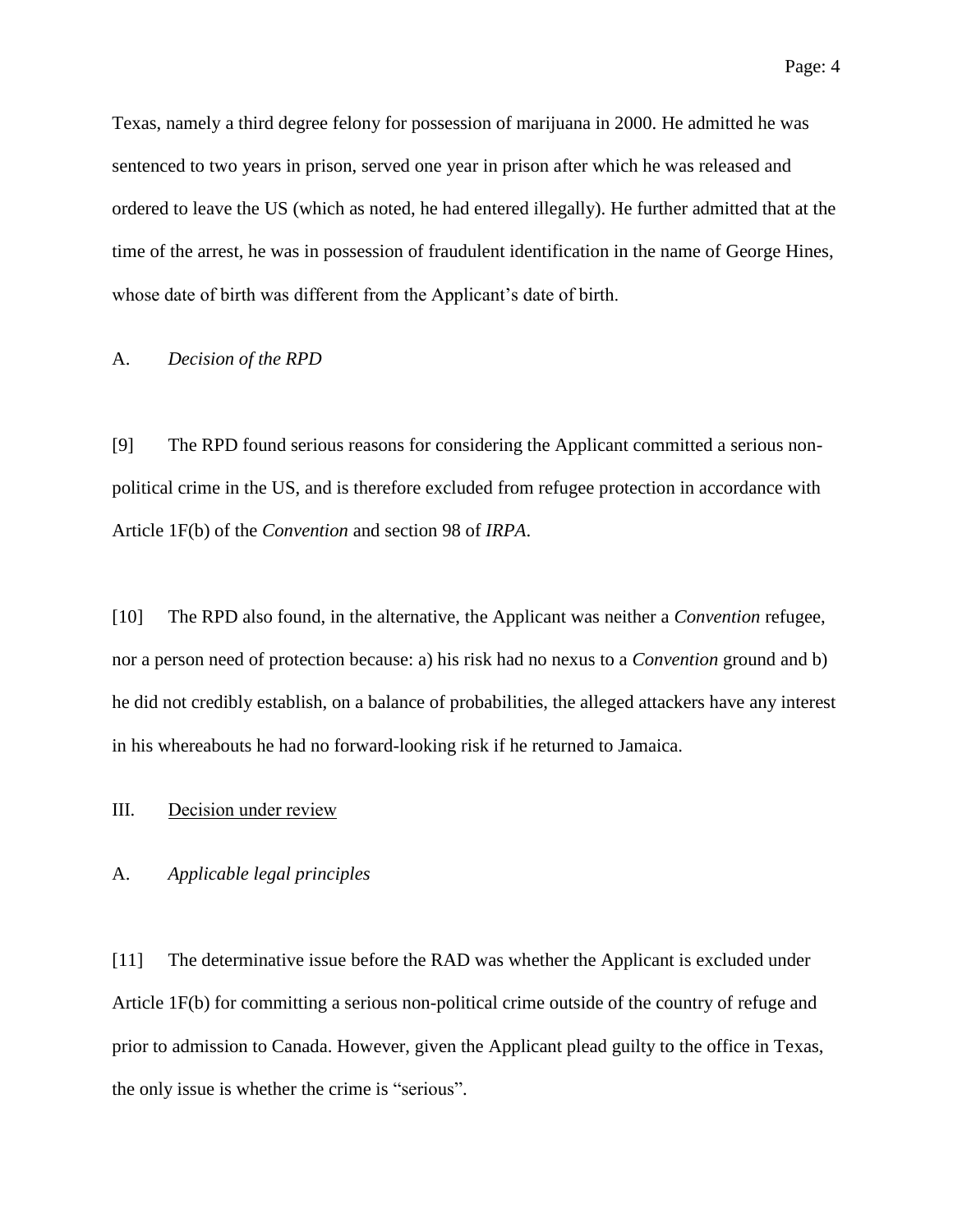[12] In this connection, the RAD noted the factors for assessing whether the felony crime was serious, as outlined by the Federal Court of Appeal in *Jayasekara v Canada (Minister of* 

*Citizenship and Immigration),* 2008 FCA 404 [*Jayasekara*]:

- the nature and elements of the crime
- the mode of prosecution
- the penalty prescribed
- the facts surrounding commission of the crime; and
- mitigating and aggravating circumstances underlying the conviction.

[13] The RAD also relied on F*ebles v Canada (Minister of Citizenship and Immigration)*, 2014 SCC 68 at para 62 [*Febles*] which instructs that if a maximum sentence of ten years or more may be imposed is a strong indication the crime is serious, which is a rebuttable presumption.

### B. *US Conviction*

[14] The Applicant was charged with and convicted of Possession of Marijuana under *Texas Controlled Substances Act*, Section 481.121(b)(4), which is a third degree felony encompassing quantities of more than five pounds but less than fifty pounds of marijuana. Section 12.34 of the *Texas Penal Code* provides that a conviction for a third degree felony shall be punished by imprisonment for not less than two years and not more than ten years, and a fine of up to \$10,000.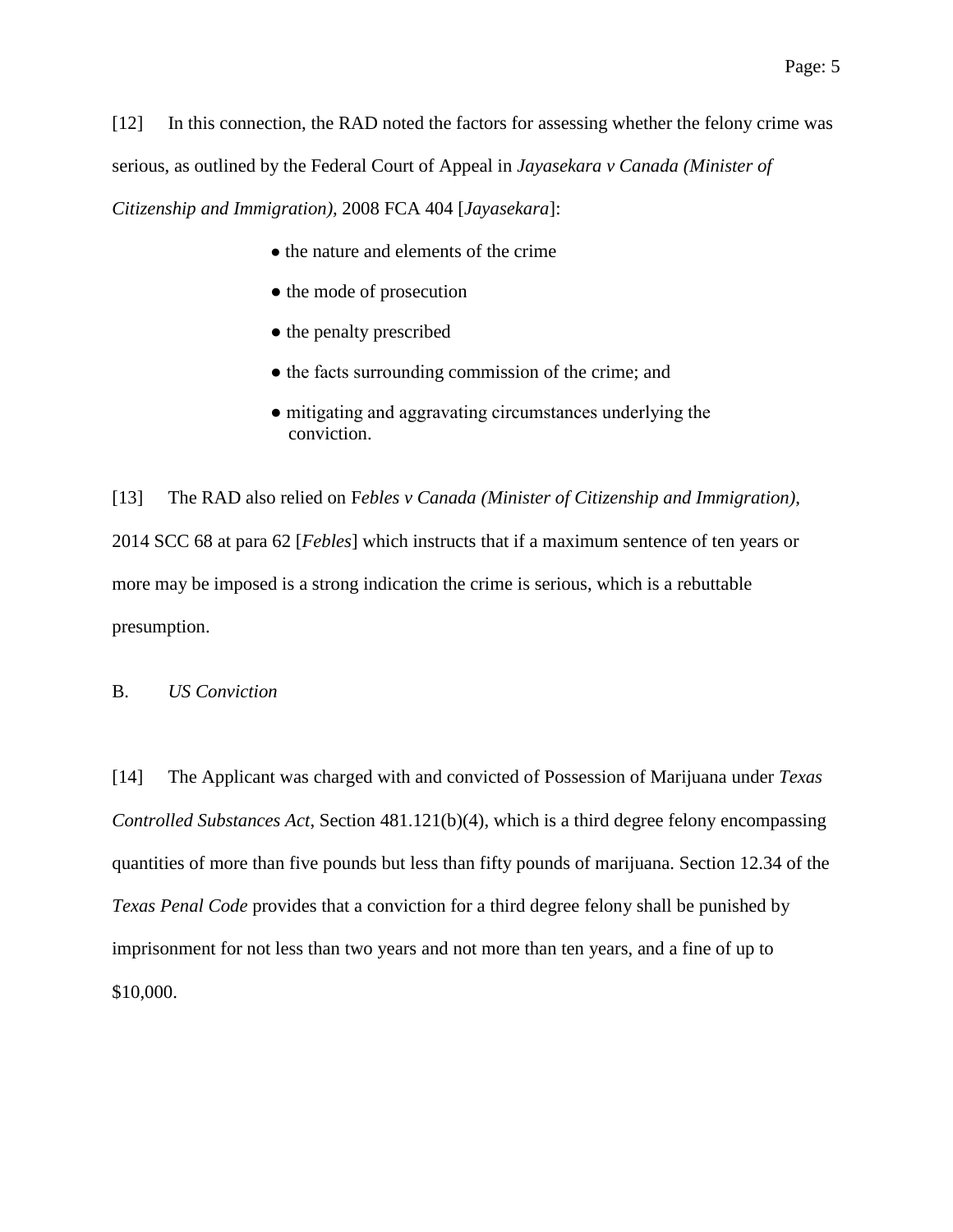[15] As noted, the Applicant's evidence was that he had "somewhere around" 50 pounds of marijuana at the time of his arrest. At the time of his arrest, he was a passenger in a vehicle in which marijuana was found when police stopped the car. Two other passengers were in the car but only the Applicant was charged. He was charged in the name of George Hines because at the time, that was the name on his identity document, namely a fraudulent driver's license.

[16] The charge was laid December 15, 1999. The Applicant plead guilty, was convicted on February 25, 2000, and sentenced to confinement for two years. He testified he was released from prison after a year but documentation from the Texas Department of Public Safety reflects he was in custody from May 4, 2000, to December 14, 2001.

## C. *Applicable Canadian criminal law provision*

[17] The RPD found the same facts, if committed in Canada would probably constitute the offences of distribution, or possession for the purpose of distribution, of more than 30 grams of cannabis under subsections 9(1)(a) or 9(2) of the *Cannabis Act*, SC 2018, c 16.

[18] It is important to note the Applicant did not challenge the RPD's finding that the offences under subsections  $9(1)(a)$  or  $9(2)$  are the relevant Canadian offences disclosed by the facts and the RAD agreed. In particular, while the Applicant now relies on section 8 of the *Cannabis Act*, he made no submissions to that effect to either the RPD or the RAD: his arguments today raise a new issue not dealt with on the record under judicial review, a point I will deal with later in these Reasons.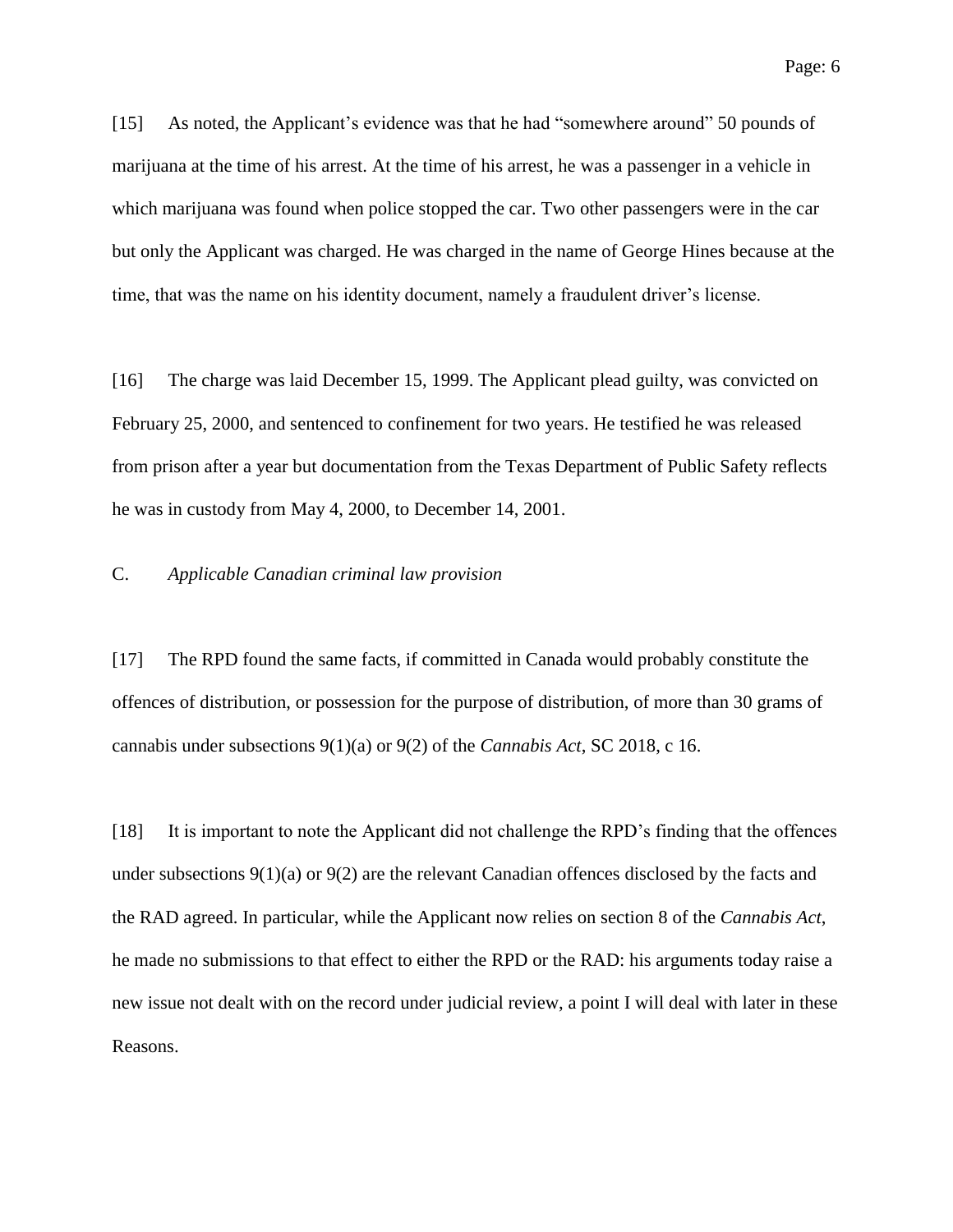[19] The RAD noted these are hybrid offences in Canada, in that they may be prosecuted either by way of summary conviction or by way of indictment. Notably, when prosecuted by indictment, a person convicted is liable to imprisonment for up to 14 years; when prosecuted summarily, a person convicted is liable to a fine of not more than \$5,000 or imprisonment for a term of not more than six months, or both.

### D. *Application of Jayasekara factors*

- [20] The RAD noted the following *Jayasekara* factors and found:
	- The offence involves between five and fifty pounds of marijuana, which is classified as a third degree felony in Texas. Based on the Applicant's testimony, there was evidence to support the RPD's finding the amount was approximately 50 pounds. However, whether it was 5 pounds or 50 pounds, offences under the Canadian *Cannabis Act* require only that the quantity be more than 30 grams.
	- The Applicant was charged in Texas for Possession of Marijuana, which has various possible degrees of seriousness depending on the quantity. The sentence imposed was the minimum sentence given the quantity of marijuana, although it is not the minimum sentence for possession. However, a light sentence does not necessarily detract from the crime's seriousness (*Jayasekara* at para 41- 42).
	- The RPD considered the Applicant's testimony he was homeless when the crime took place to be a mitigating factor, and considered the fact the Applicant used a false identity was an aggravating factor.
	- When considering the Canadian criminal context, a conviction for distribution or possession for the purpose of distribution under section 9 of the *Cannabis Act* requires possession of more than 30 grams of cannabis. Five pounds is more than 75 times that quantity. [The Court notes that 50 pounds is 750 times the 30 gram threshold.] Therefore, the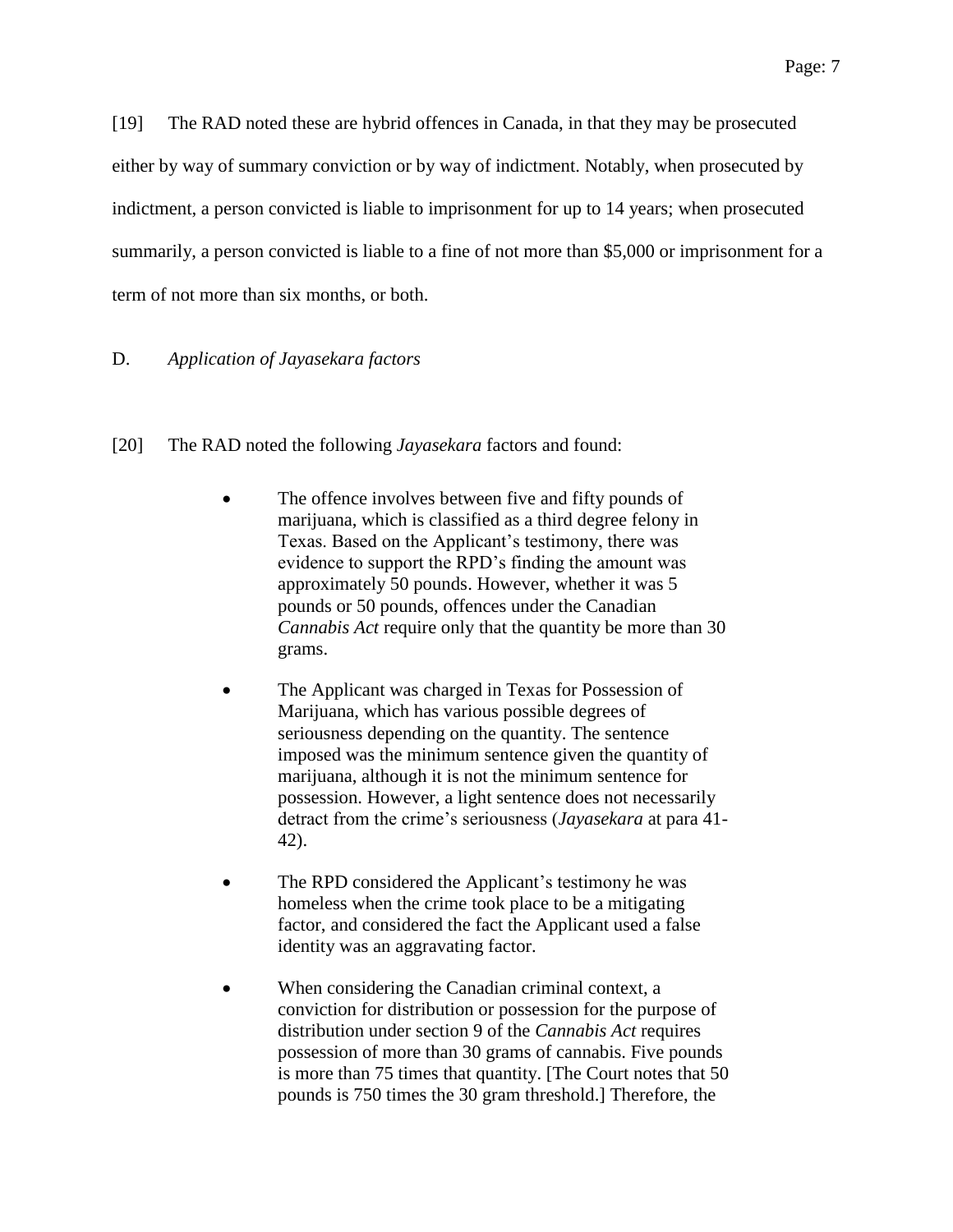offences of distribution or possession for the purpose of distribution under section 9 are similar to trafficking offences, rather than offences for simple possession under section 8.

- Regarding sentencing range in Canada, the RAD found, given the large quantity of cannabis involved, the offence may not be considered at the less serious end of the spectrum, although it is arguable that, assuming this is a first offence, it is not at the upper end of the range that would attract a maximum 14 year sentence. However, given the quantity of cannabis involved, the facts would likely lead to a prosecution by indictment in Canada.
- The circumstances of the offence justify the application of a presumption that the offence is serious. In the RAD's assessment, the evidence does not rebut the *Febles* presumption. The RAD noted a crime may be serious even if it does not attract a maximum ten-year sentence. On a balance of probabilities, the RAD found the offence is serious.

IV. Issue

[21] The sole issue is whether the RAD acted unreasonably in assessing the Applicant's crime as "serious" for the purposes of the *Convention* and section 98 of *IRPA*.

- V. Standard of Review
- [22] The standard of review in this case is reasonableness.

[23] In *Canada Post Corp v Canadian Union of Postal Workers*, 2019 SCC 67, issued at the same time as the Supreme Court of Canada's decision in Canada (Minister of Citizenship and Immigration) v Vavilov, 2019 SCC 65 [*Vavilov*], the majority per Justice Rowe explains what is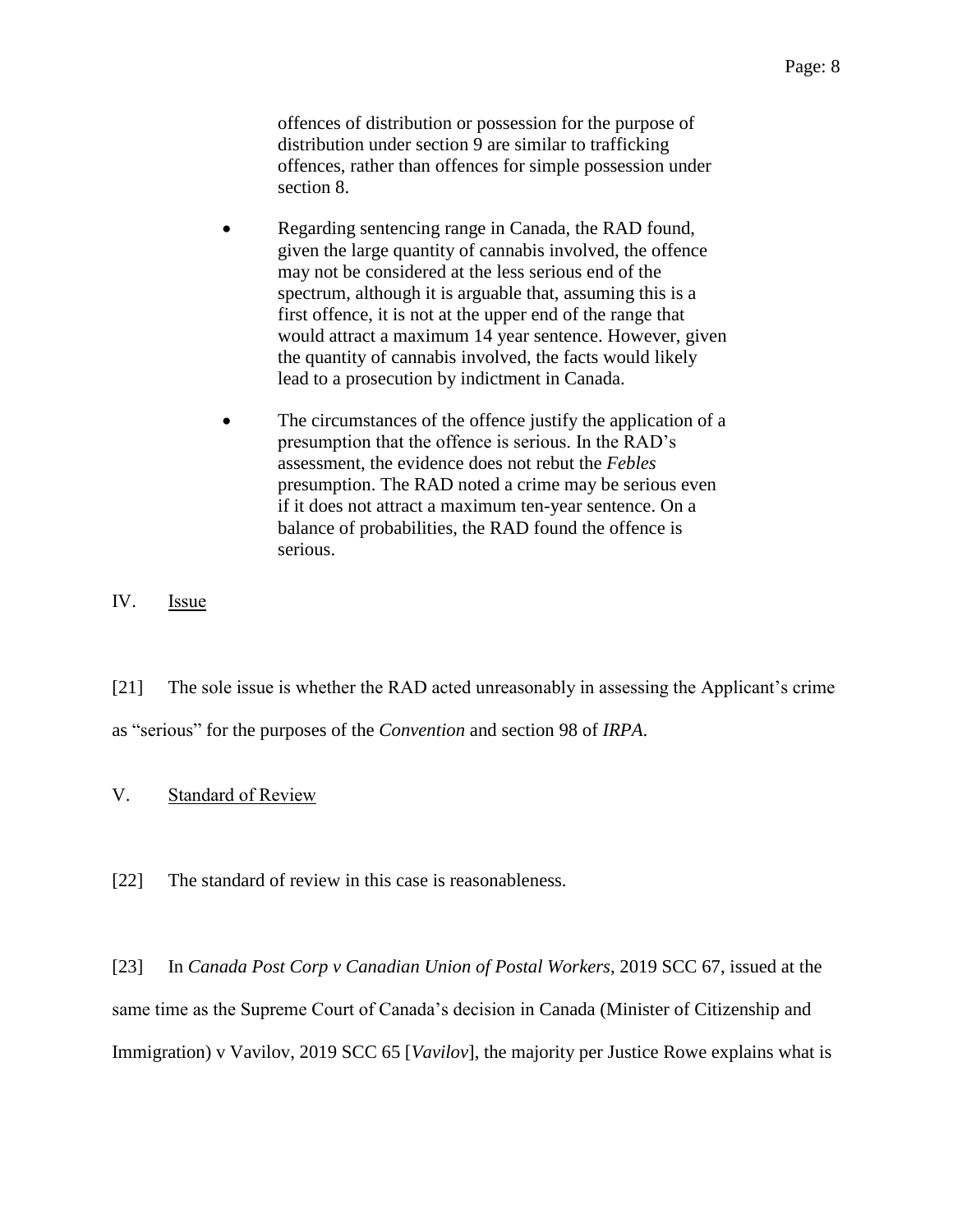required for a reasonable decision, and what is required of a court reviewing on the

reasonableness standard:

[31] A reasonable decision is "one that is based on an internally coherent and rational chain of analysis and that is justified in relation to the facts and law that constrain the decision maker" (*Vavilov*, at para. 85). Accordingly, when conducting reasonableness review "[a] reviewing court must begin its inquiry into the reasonableness of a decision by examining the reasons provided with 'respectful attention' and seeking to understand the reasoning process followed by the decision maker to arrive at [the] conclusion" (*Vavilov*, at para. 84, quoting *Dunsmuir*, at para. 48). The reasons should be read holistically and contextually in order to understand "the basis on which a decision was made" (*Vavilov*, at para. 97, citing *Newfoundland Nurses*).

[32] A reviewing court should consider whether the decision as a whole is reasonable: "what is reasonable in a given situation will always depend on the constraints imposed by the legal and factual context of the particular decision under review" (*Vavilov*, at para. 90). The reviewing court must ask "whether the decision bears the hallmarks of reasonableness – justification, transparency and intelligibility – and whether it is justified in relation to the relevant factual and legal constraints that bear on the decision" (*Vavilov*, at para. 99, citing *Dunsmuir*, at paras. 47 and 74, and *Catalyst Paper Corp. v. North Cowichan (District)*, 2012 SCC 2, [2012] 1 S.C.R. 5, at para. 13).

[33] Under reasonableness review, "[t]he burden is on the party challenging the decision to show that it is unreasonable" (*Vavilov*, at para. 100). The challenging party must satisfy the court "that any shortcomings or flaws relied on ... are sufficiently central or significant to render the decision unreasonable" (*Vavilov*, at para. 100).

[Emphasis added]

[24] The Supreme Court of Canada in *Vavilov* at para 86 states, "it is not enough for the outcome of a decision to be justifiable. Where reasons for a decision are required, the decision must also be justified, by way of those reasons, by the decision-maker to those to whom the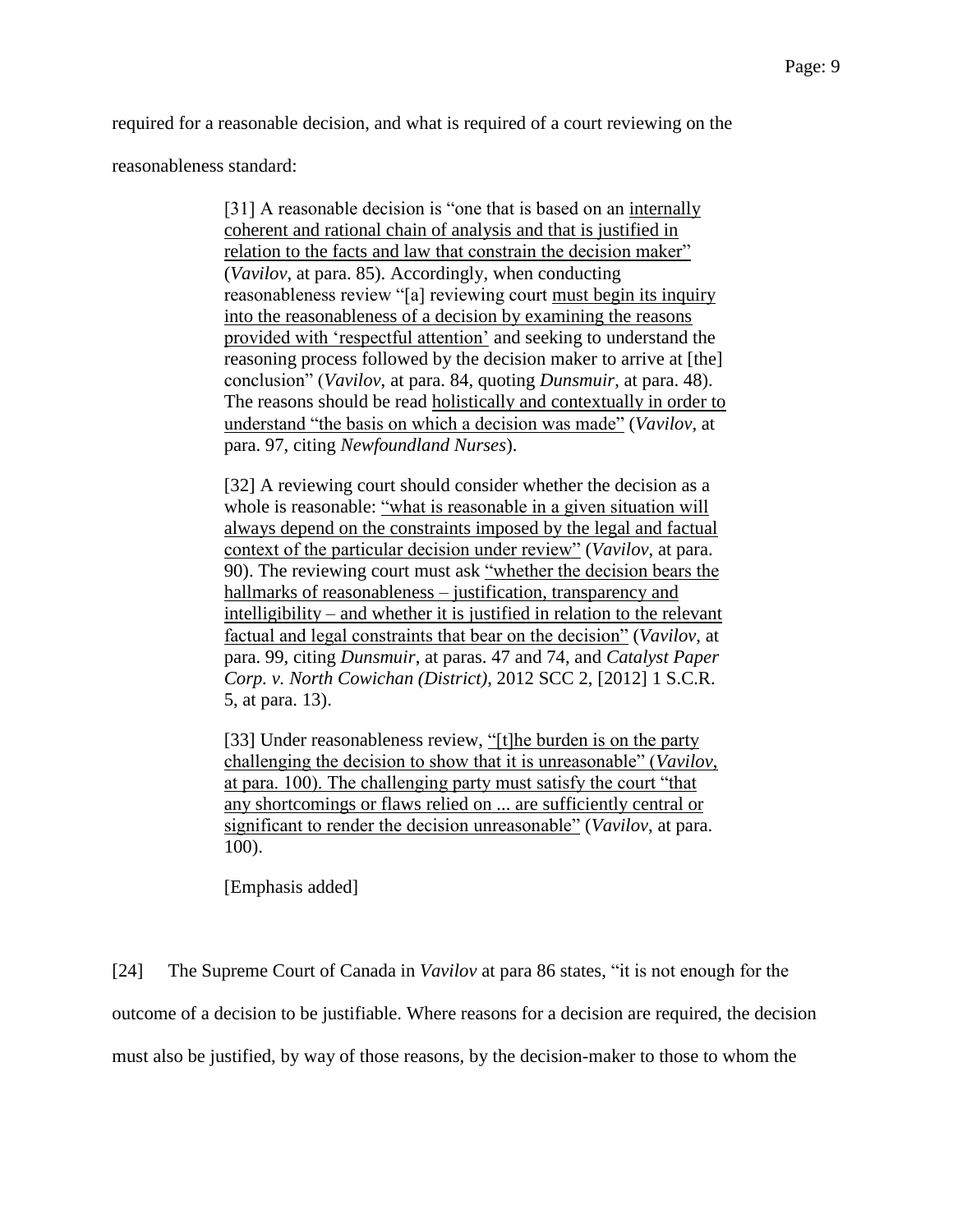decision applies," and provides guidance that the reviewing court decide based on the record before them:

> [126] That being said, a reasonable decision is one that is justified in light of the facts: *Dunsmuir*, para. 47. The decision maker must take the evidentiary record and the general factual matrix that bears on its decision into account, and its decision must be reasonable in light of them: see *Southam*, at para. 56. The reasonableness of a decision may be jeopardized where the decision maker has fundamentally misapprehended or failed to account for the evidence before it. In *Baker*, for example, the decision maker had relied on irrelevant stereotypes and failed to consider relevant evidence, which led to a conclusion that there was a reasonable apprehension of bias: para. 48. Moreover, the decision maker's approach would *also* have supported a finding that the decision was unreasonable on the basis that the decision maker showed that his conclusions were not based on the evidence that was actually before him: para. 48.

[Emphasis added]

[25] Furthermore, *Vavilov* makes it clear the role of this Court is not to reweigh and reassess

the evidence unless there are "exceptional circumstances". The Supreme Court of Canada

instructs:

[125] It is trite law that the decision maker may assess and evaluate the evidence before it and that, absent exceptional circumstances, a reviewing court will not interfere with its factual findings. The reviewing court must refrain from "reweighing and reassessing the evidence considered by the decision maker": *CHRC*, at para. 55; see also *Khosa*, at para. 64; *Dr. Q*, at paras. 41-42. Indeed, many of the same reasons that support an appellate court's deferring to a lower court's factual findings, including the need for judicial efficiency, the importance of preserving certainty and public confidence, and the relatively advantageous position of the first instance decision maker, apply equally in the context of judicial review: see *Housen*, at paras. 15-18; *Dr. Q*, at para. 38; *Dunsmuir*, at para. 53.

[Emphasis added]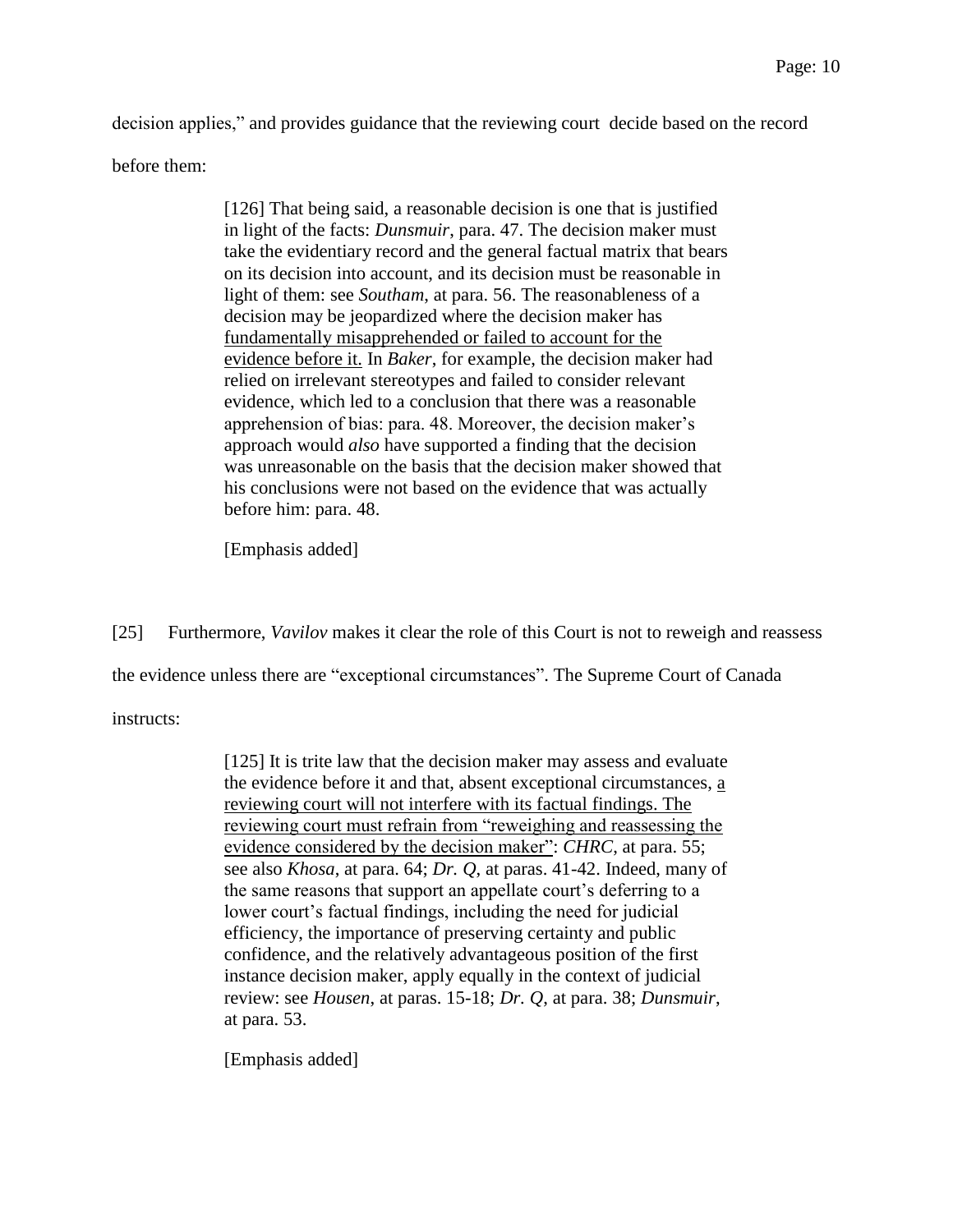[26] The Federal Court of Appeal recently held in *Doyle v Canada (Attorney General),* 2021

FCA 237 that the role of this Court is not to reweigh and reassess the evidence:

[3] In doing that, the Federal Court was quite right. Under this legislative scheme, the administrative decision-maker, here the Director, alone considers the evidence, decides on issues of admissibility and weight, assesses whether inferences should be drawn, and makes a decision. In conducting reasonableness review of the Director's decision, the reviewing court, here the Federal Court, can interfere only where the Director has committed fundamental errors in fact-finding that undermine the acceptability of the decision. Reweighing and second-guessing the evidence is no part of its role. Sticking to its role, the Federal Court did not find any fundamental errors.

[4] On appeal, in essence, the appellant invites us in his written and oral submissions to reweigh and second-guess the evidence. We decline the invitation.

## VI. Relevant legislation and jurisprudence

[27] Article 1F(b) of the *Convention* provides:

**F.** The provisions of this Convention shall not apply to any person with respect to whom there are serious reasons for considering that:

**(b)** he has committed a serious non-political crime outside the country of refuge prior to his admission to that country as a refugee;

## **Article 1F(b) Article 1F(b)**

**F.** Les dispositions de cette Convention ne seront pas applicables aux personnes dont on aura des raisons sérieuses de penser:

**b)** Qu'elles ont commis un crime grave de droit commun en dehors du pays d'accueil avant d'y être admises comme réfugiés;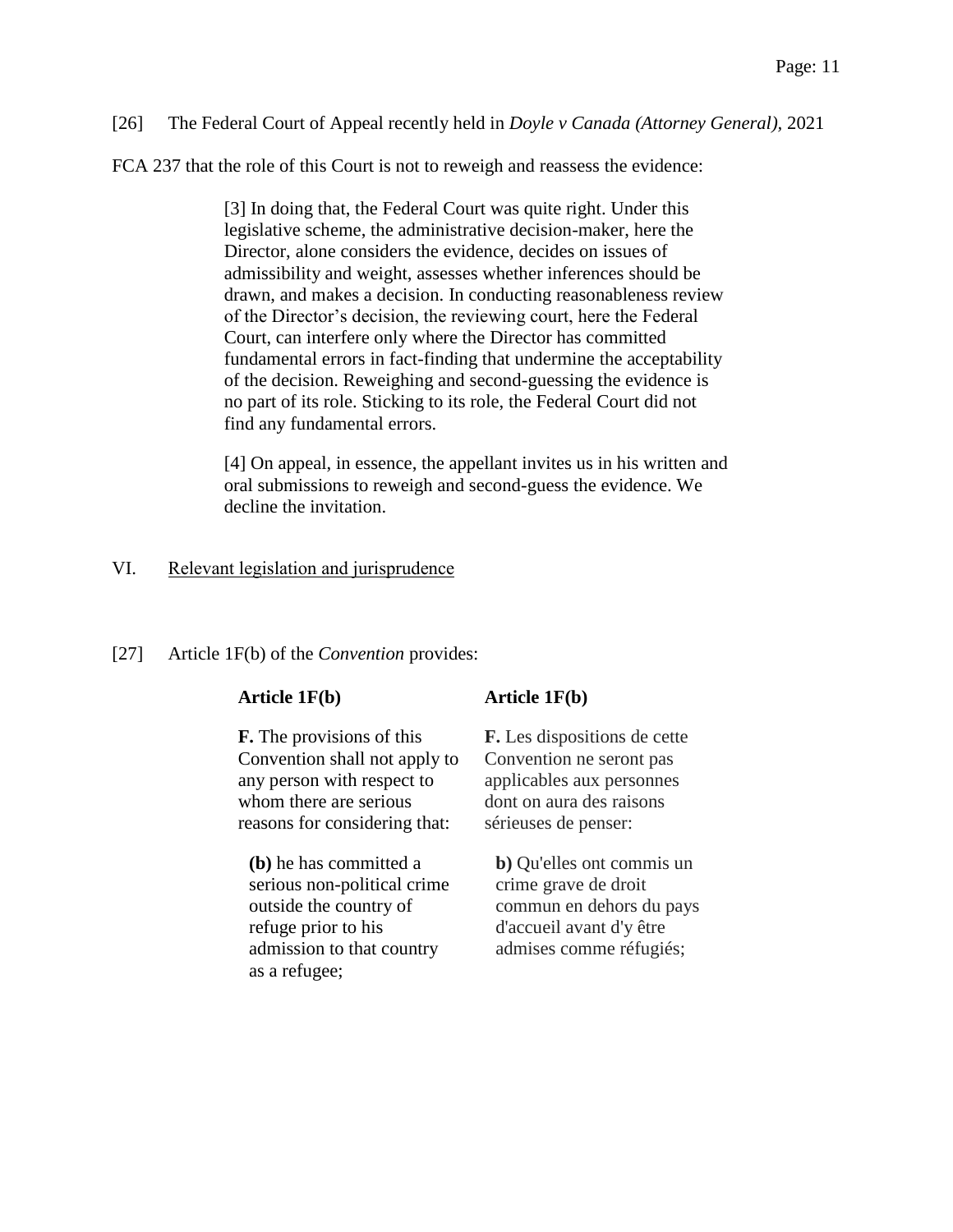### [28] Section 98 of the *IRPA* provides:

| <b>Exclusion-Refugee</b><br><b>Convention</b>                                                                                                               | <b>Exclusion par application de</b><br>la Convention sur les<br>réfugiés                                                                                                      |
|-------------------------------------------------------------------------------------------------------------------------------------------------------------|-------------------------------------------------------------------------------------------------------------------------------------------------------------------------------|
| 98 A person referred to in<br>section E or F of Article 1 of<br>the Refugee Convention is not<br>a Convention refugee or a<br>person in need of protection. | 98 La personne visée aux<br>sections E ou F de l'article<br>premier de la Convention sur<br>les réfugiés ne peut avoir la<br>qualité de réfugié ni de<br>personne à protéger. |

[29] In *Abbas v Canada (Citizenship and Immigration)*, 2019 FC 12, I summarized judicial

review jurisprudence regarding exclusion under section 98 of the *IRPA* and Article 1F(b) of the

*Convention*:

[19] As to what constitutes a "serious" crime, the Supreme Court of Canada in *Febles v Canada (Minister of Citizenship and Immigration)*, 2014 SCC 68, per McLachlin CJ [*Febles*], instructs at para 62:

> [62] The Federal Court of Appeal in *Chan v. Canada (Minister of Citizenship and Immigration)*, 2000 CanLII 17150 (FCA), [2000] 4 F.C. 390 (C.A.), and *Jayasekara* has taken the view that where a maximum sentence of ten years or more could have been imposed had the crime been committed in Canada, the crime will generally be considered serious. I agree. However, this generalization should not be understood as a rigid presumption that is impossible to rebut. Where a provision of the Canadian Criminal Code, R.S.C. 1985, c. C-46, has a large sentencing range, the upper end being ten years or more and the lower end being quite low, a claimant whose crime would fall at the less serious end of the range in Canada should not be presumptively excluded Article 1F(b) is designed to exclude only those whose crimes are serious. The UNHCR has suggested that a presumption of serious crime might be raised by evidence of commission of any of the following offences: homicide, rape, child molesting,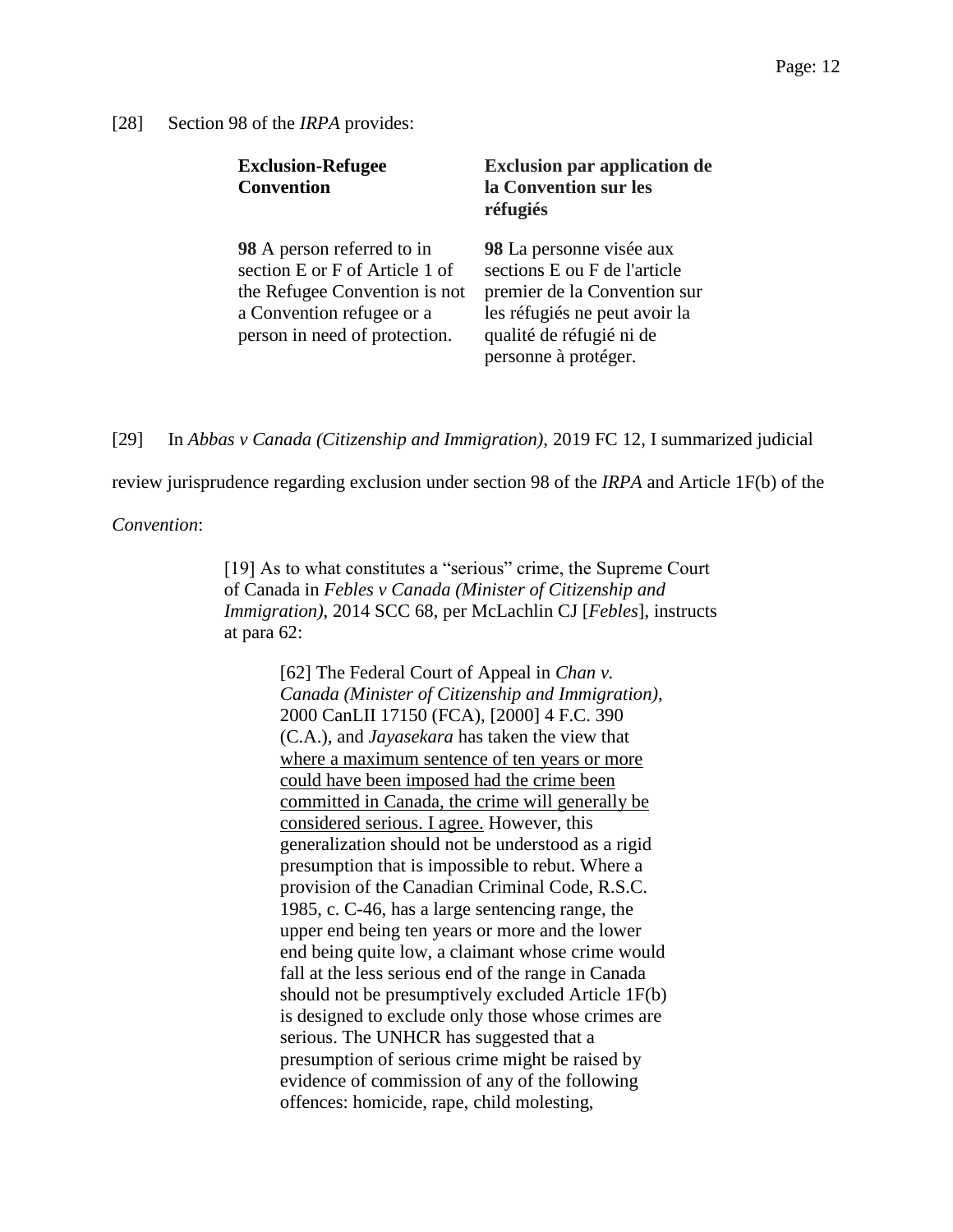wounding, arson, drugs trafficking, and armed robbery (Goodwin-Gill, at p. 179). These are good examples of crimes that are sufficiently serious to presumptively warrant exclusion from refugee protection. However, as indicated, the presumption may be rebutted in a particular case. While consideration of whether a maximum sentence of ten years or more could have been imposed had the crime been committed in Canada is a useful guideline, and crimes attracting a maximum sentence of ten years or more in Canada will generally be sufficiently serious to warrant exclusion, the ten-year rule should not be applied in a mechanistic, decontextualized, or unjust manner.

[Emphasis added.]

[20] The Federal Court of Appeal's decision of *Jayasekara*  identifies factors to evaluate whether a crime is "serious" for the purposes of Article 1F(b), at para 44:

> [44] I believe there is a consensus among the courts that the interpretation of the exclusion clause in Article 1F(b) of the Convention, as regards the seriousness of a crime, requires an evaluation of the elements of the crime, the mode of prosecution, the penalty prescribed, the facts and the mitigating and aggravating circumstances underlying the conviction: see *S v. Refugee Status Appeals Authority, (N.Z. C.A.)*, supra; *S and Others v. Secretary of State for the Home Department*, [2006] EWCA Civ 1157 (Royal Courts of Justice, England); Miguel-Miguel v. Gonzales, no. 05- 15900, (U.S. Ct of Appeal, 9th circuit), August 29, 2007, at pages 10856 and 10858. In other words, whatever presumption of seriousness may attach to a crime internationally or under the legislation of the receiving state, that presumption may be rebutted by reference to the above factors.

[Emphasis added.]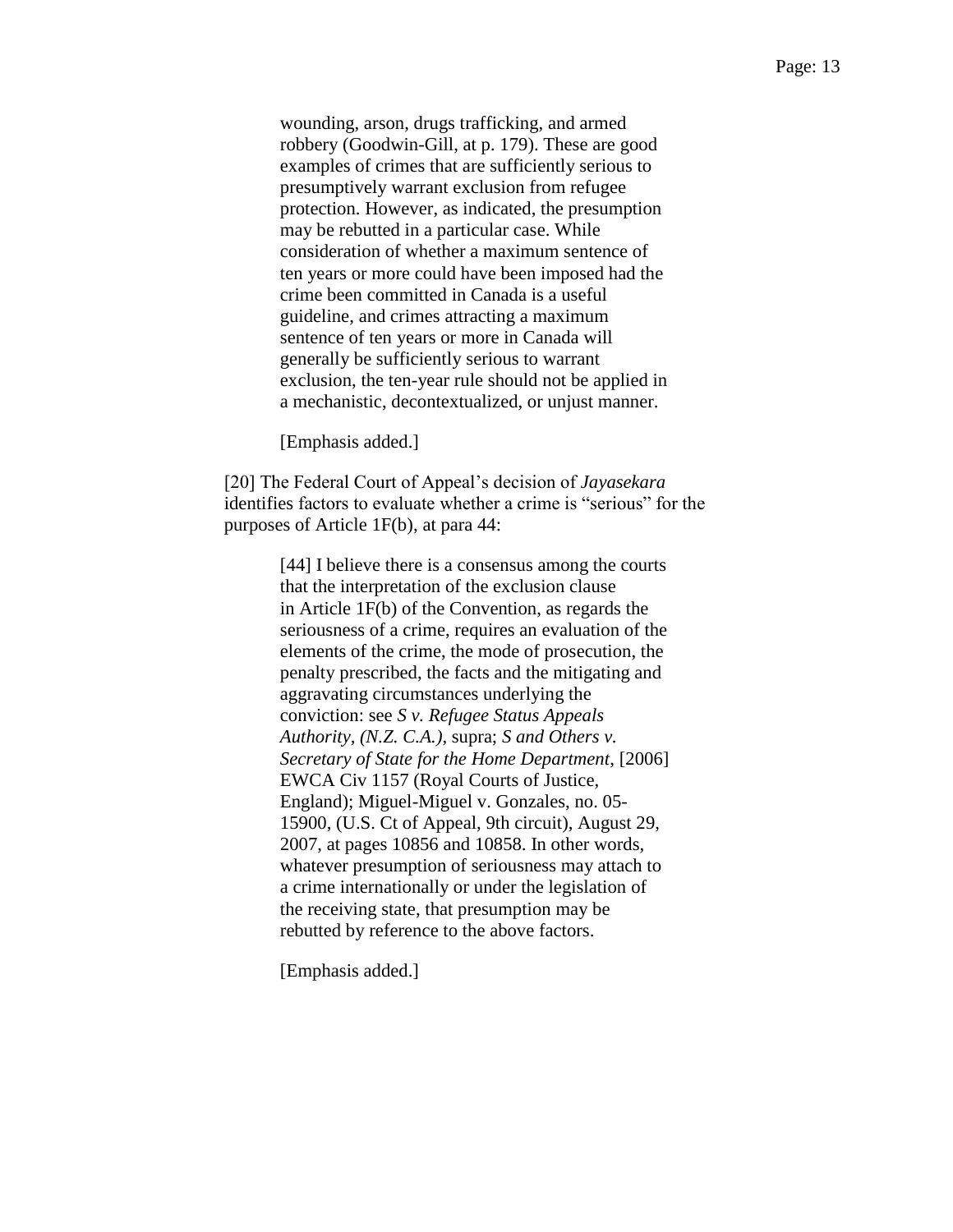[30] The Applicant submits the RAD erred in determining his criminality was serious. He

notes he was charged with and convicted of Possession of Marijuana under the *Texas Controlled* 

*Substances Act*, Section 481.121(b)(4), and that this is a third degree felony encompassing

quantities of more than five pounds but less than fifty pounds of marijuana:

Sec. 481.121. OFFENSE: POSSESSION OF MARIHUANA.

(a) Except as authorized by this chapter, a person commits an offense if the person knowingly or intentionally possesses a usable quantity of marihuana.

(b) An offense under Subsection (a) is:

(1) a Class B misdemeanor if the amount of marihuana possessed is two ounces or less;

(2) a Class A misdemeanor if the amount of marihuana possessed is four ounces or less but more than two ounces;

(3) a state jail felony if the amount of marihuana possessed is five pounds or less but more than four ounces;

**(4) a felony of the third degree if the amount of marihuana possessed is 50 pounds or less but more than 5 pounds;**

(5) a felony of the second degree if the amount of marihuana possessed is 2,000 pounds or less but more than 50 pounds; and

(6) punishable by imprisonment in the Texas Department of Criminal Justice for life or for a term of not more than 99 years or less than 5 years, and a fine not to exceed \$50,000, if the amount of marihuana possessed is more than 2,000 pounds.

…

[Emphasis added]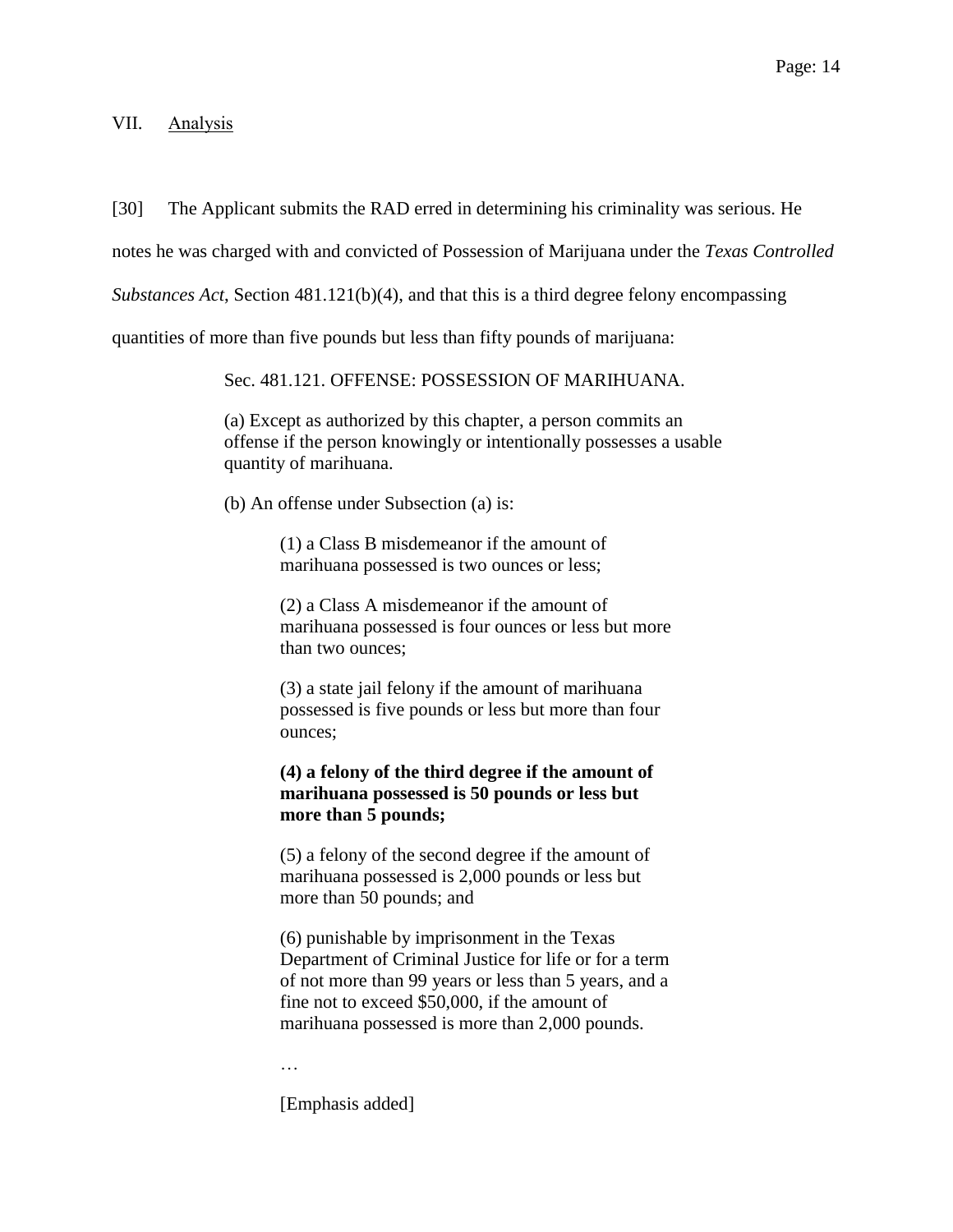[31] I note that even in Texas the offence with which he was charged could have resulted in ten years imprisonment, in that section 12.34 of the *Texas Penal Code* provides a conviction for a third degree felony shall be punished by imprisonment for not less than two years and not more than ten years, and a fine of up to \$10,000:

### Sec. 12.34 THIRD DEGREE FELONY PUNISHMENT

(a) An individual adjudged guilty of a felony of the third degree shall be punished by imprisonment in the Texas Department of Criminal Justice for any term of not more than 10 years or less than 2 years.

(b) In addition to imprisonment, an individual adjudged guilty of a felony of the third degree may be punished by a fine not to exceed \$10,000.

[32] The RAD upheld the RPD in finding subsections 9(1)(a) or 9(2) of the *Cannabis Act* are the applicable Canadian law. The Applicant did not dispute the applicability of subsections  $9(1)(a)$  or  $9(2)$  either before the RPD or on his appeal to the RAD. On both occasions he was represented by counsel:

| Distribution                                                                                                                                              | <b>Distribution</b>                                                                                                                        |
|-----------------------------------------------------------------------------------------------------------------------------------------------------------|--------------------------------------------------------------------------------------------------------------------------------------------|
| <b>9 (1)</b> Unless authorized under<br>this Act, it is prohibited                                                                                        | 9 (1) Sauf autorisation prévue<br>sous le régime de la présente<br>loi:                                                                    |
| (a) for an individual who is<br>18 years of age or older                                                                                                  | a) il est interdit à tout<br>individu âgé de dix-huit<br>ans ou plus:                                                                      |
| (i) to distribute cannabis<br>of one or more classes of<br>cannabis the total<br>amount of which is<br>equivalent, as<br>determined in<br>accordance with | (i) de distribuer une<br>quantité totale de<br>cannabis d'une ou de<br>plusieurs catégories,<br>équivalant, selon<br>l'annexe 3, à plus de |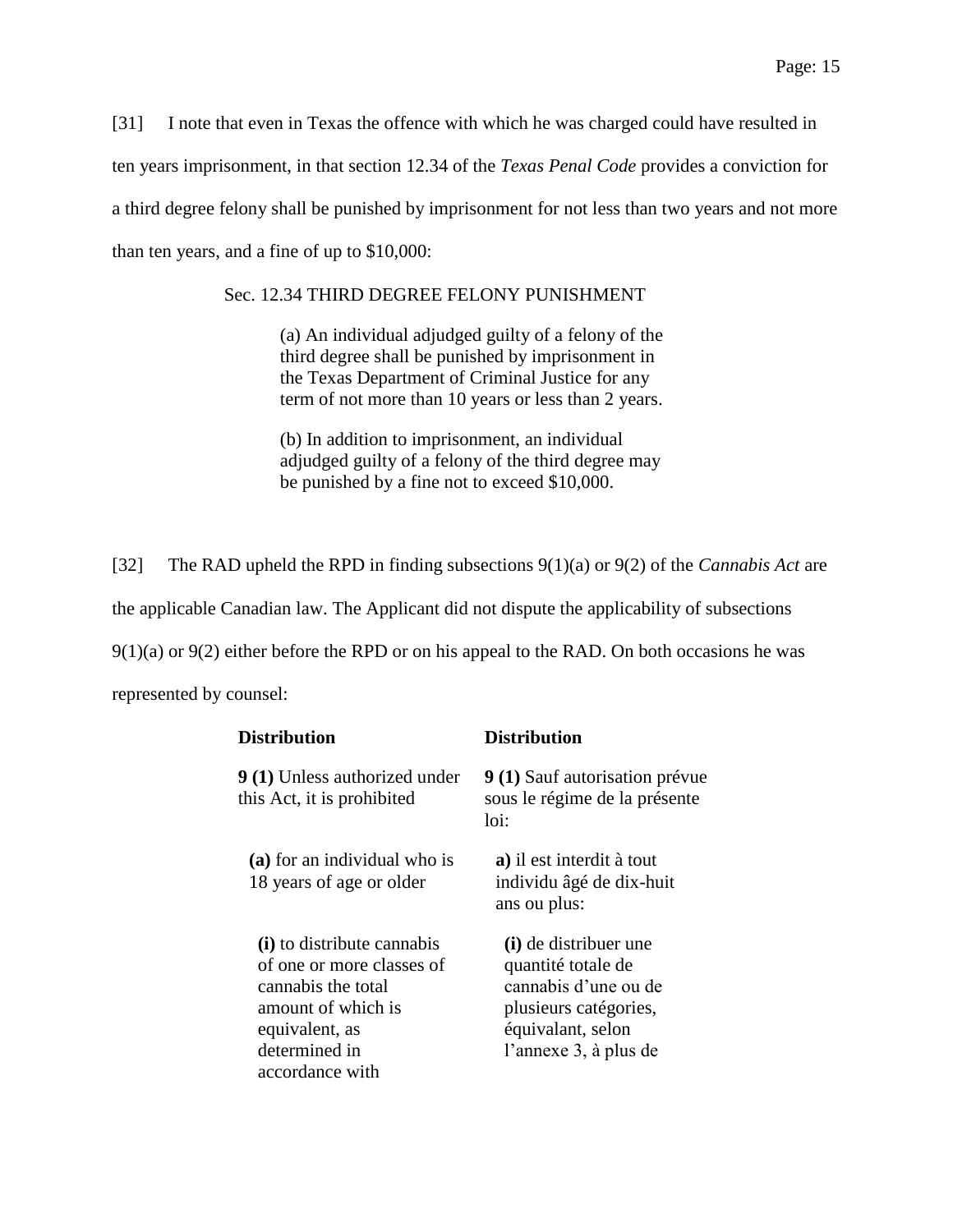Schedule 3, to more than 30 g of dried cannabis, **(ii)** to distribute cannabis to an individual who is under 18 years of age, ans, **(iii)** to distribute cannabis to an organization, or **(iv)** to distribute cannabis that they know is illicit cannabis; illicite; … … **Possession for purpose of distributing distribution (2)** Unless authorized under this Act, it is prohibited to possess cannabis for the purpose of distributing it contrary to subsection (1).

trente grammes de cannabis séché,

**(ii)** de distribuer du cannabis à un individu âgé de moins de dix-huit

**(iii)** de distribuer du cannabis à une organisation,

**(iv)** de distribuer du cannabis, s'il sait qu'il s'agit de cannabis

# **Possession en vue de la**

**2)** Sauf autorisation prévue sous le régime de la présente loi, il est interdit d'avoir du cannabis en sa possession en vue de le distribuer d'une manière qui contrevient au paragraphe (1).

[33] The Applicant now submits for the first time that the RAD erred in upholding the RPD's equivalency analysis finding section 9 of the *Cannabis Act* is the Canadian equivalent of the crime for which he was convicted in Texas. The Applicant notes he was neither charged with, nor convicted of, an offence related to trafficking or distribution in Texas. His conviction was of possession only. Therefore, the Applicant submits the applicable Canadian law is section 8 of the *Cannabis Act*:

**Possession Possession**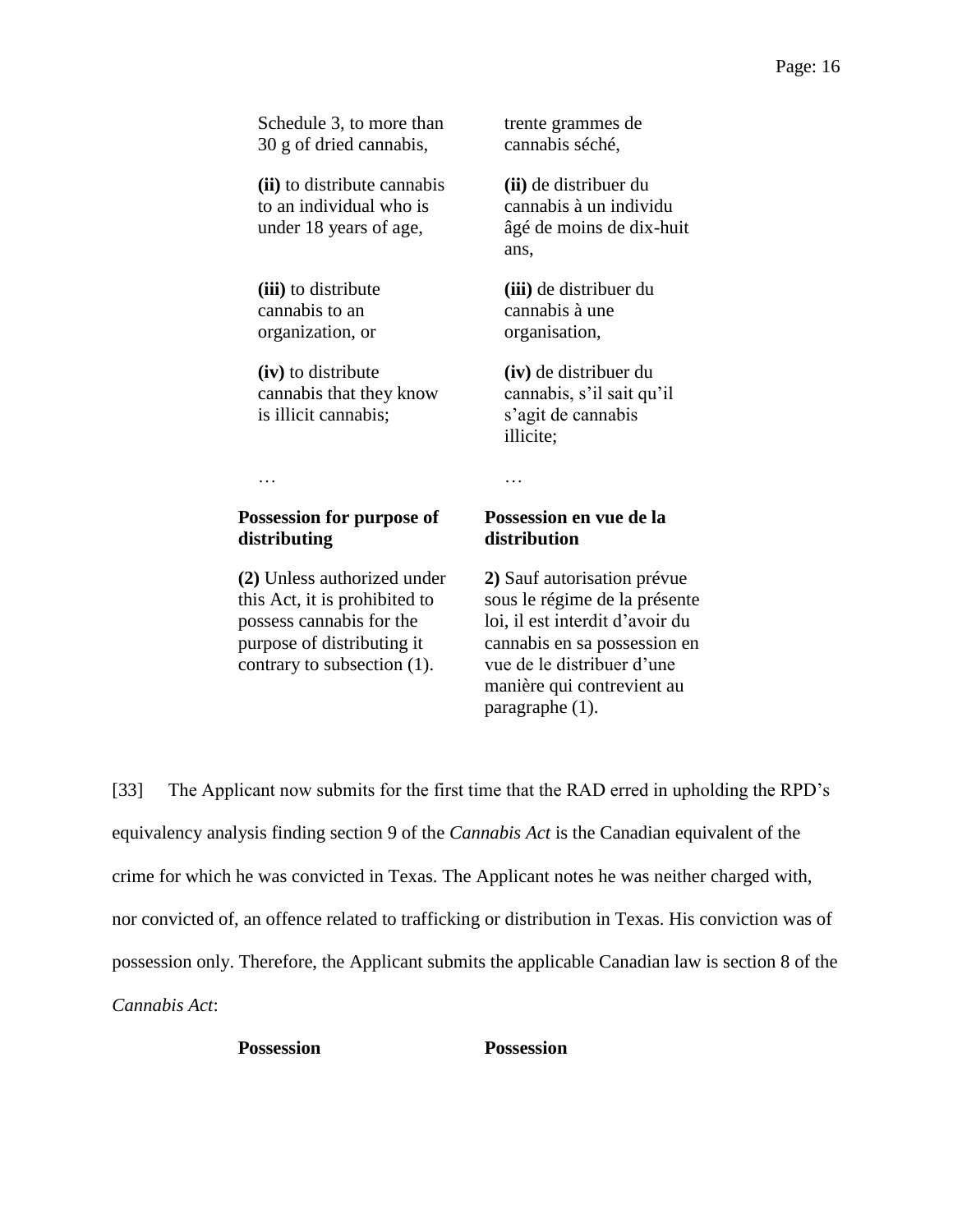**8 (1)** Unless authorized under this Act, it is prohibited

**(a)** for an individual who is 18 years of age or older to possess, in a public place, cannabis of one or more classes of cannabis the total amount of which, as determined in accordance with Schedule 3, is equivalent to more than 30 g of dried cannabis;

**(b)** for an individual who is 18 years of age or older to possess any cannabis that they know is illicit cannabis;

**(c)** for a young person to possess cannabis of one or more classes of cannabis the total amount of which, as determined in accordance with Schedule 3, is equivalent to more than 5 g of dried cannabis;

**(d)** for an individual to possess, in a public place, one or more cannabis plants that are budding or flowering;

**(e)** for an individual to possess more than four cannabis plants that are not budding or flowering; or

**8 (1)** Sauf autorisation prévue sous le régime de la présente loi:

**a)** il est interdit à tout individu âgé de dix-huit ans ou plus de posséder, dans un lieu public, une quantité totale de cannabis, d'une ou de plusieurs catégories, équivalant, selon l'annexe 3, à plus de trente grammes de cannabis séché;

**b)** il est interdit à tout individu âgé de dix-huit ans ou plus d'avoir du cannabis en sa possession lorsqu'il sait qu'il s'agit de cannabis illicite;

**c)** il est interdit à tout jeune d'avoir en sa possession une quantité totale de cannabis, d'une ou de plusieurs catégories, équivalant, selon l'annexe 3, à plus de cinq grammes de cannabis séché;

**d)** il est interdit à tout individu d'avoir en sa possession, dans un lieu public, une ou plusieurs plantes de cannabis qui sont en train de bourgeonner ou de fleurir;

**e)** il est interdit à tout individu d'avoir en sa possession plus de quatre plantes de cannabis qui sont ni en train de bourgeonner ni en train de fleurir;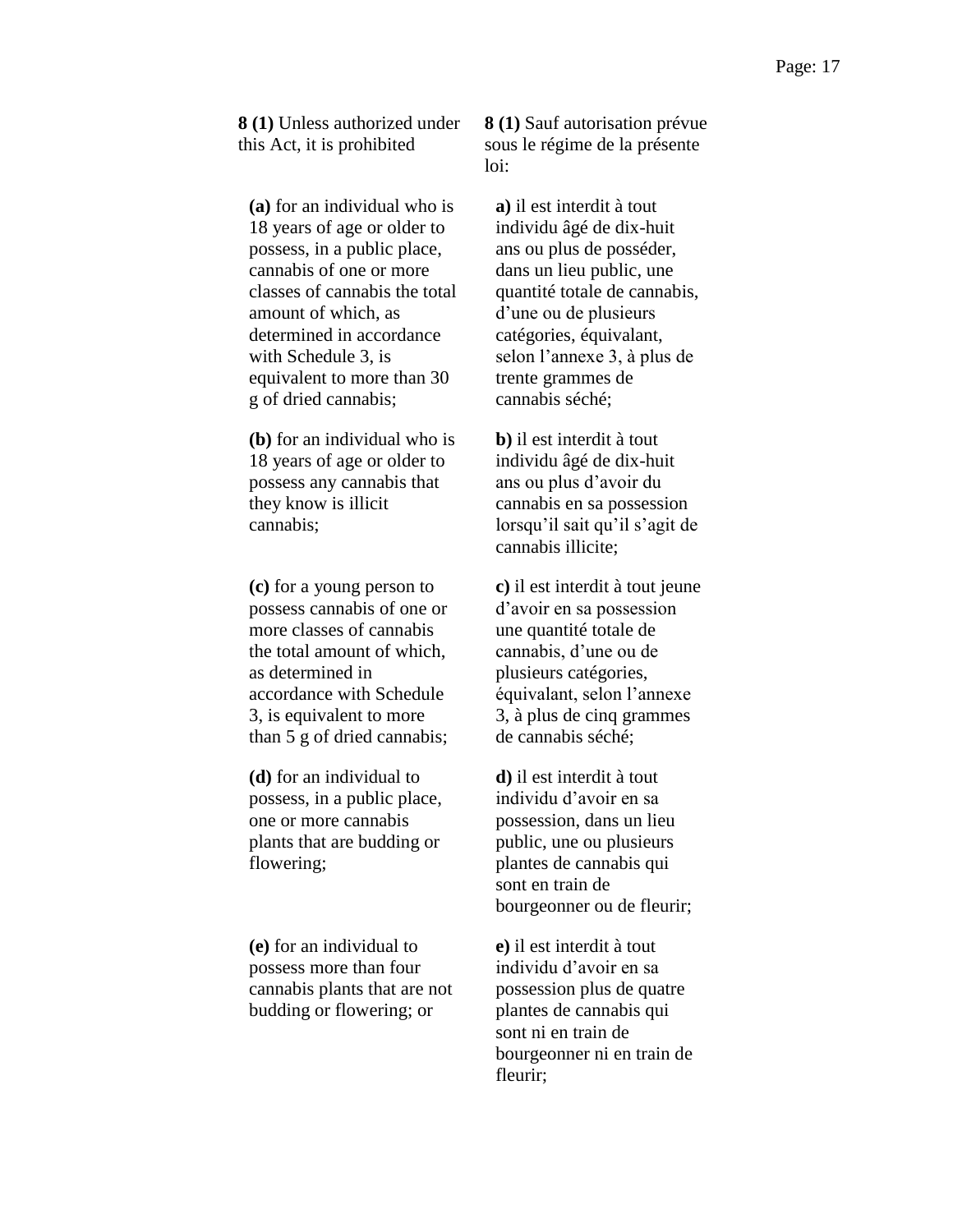**(f)** for an organization to possess cannabis.

**f)** il est interdit à toute organisation d'avoir du cannabis en sa possession.

[34] However and respectfully, it is pertinent to note (as submitted by the Respondent), the Applicant did not challenge the findings of the comparable crime in Canada either before the RPD or the RAD. The RAD affirmed the RPD in finding the same facts, if committed in Canada, would probably constitute the offences of distribution, or possession for the purpose of distribution, of more than 30 grams of cannabis under subsections 9(1)(a) or 9(2) of the *Cannabis Act*. The Applicant failed to raise any issues with the equivalency analysis either before the RPD or the RAD.

[35] In these circumstances, I agree with the Respondent's submissions that the Applicant's challenge of the equivalency analysis is not properly before this Court. The Applicant failed to raise an issue with the equivalency analysis before the RPD. On his appeal to the RAD he therefore did not comply with Rule 3(3)(g) of the *Refugee Appeal Division Rules*, SOR/2012-257 [*RAD Rules*]:

## **Content of appellant's record**

**3(3)** The appellant's record must contain the following documents, on consecutively numbered pages, in the following order:

# **Contenu du dossier de l'appelant**

**3(3)** Le dossier de l'appelant comporte les documents ciaprès, sur des pages numérotées consécutivement, dans l'ordre qui suit:

... …

**(g)** a memorandum that includes full and detailed submissions regarding

**g)** un mémoire qui inclut des observations complètes et détaillées concernant: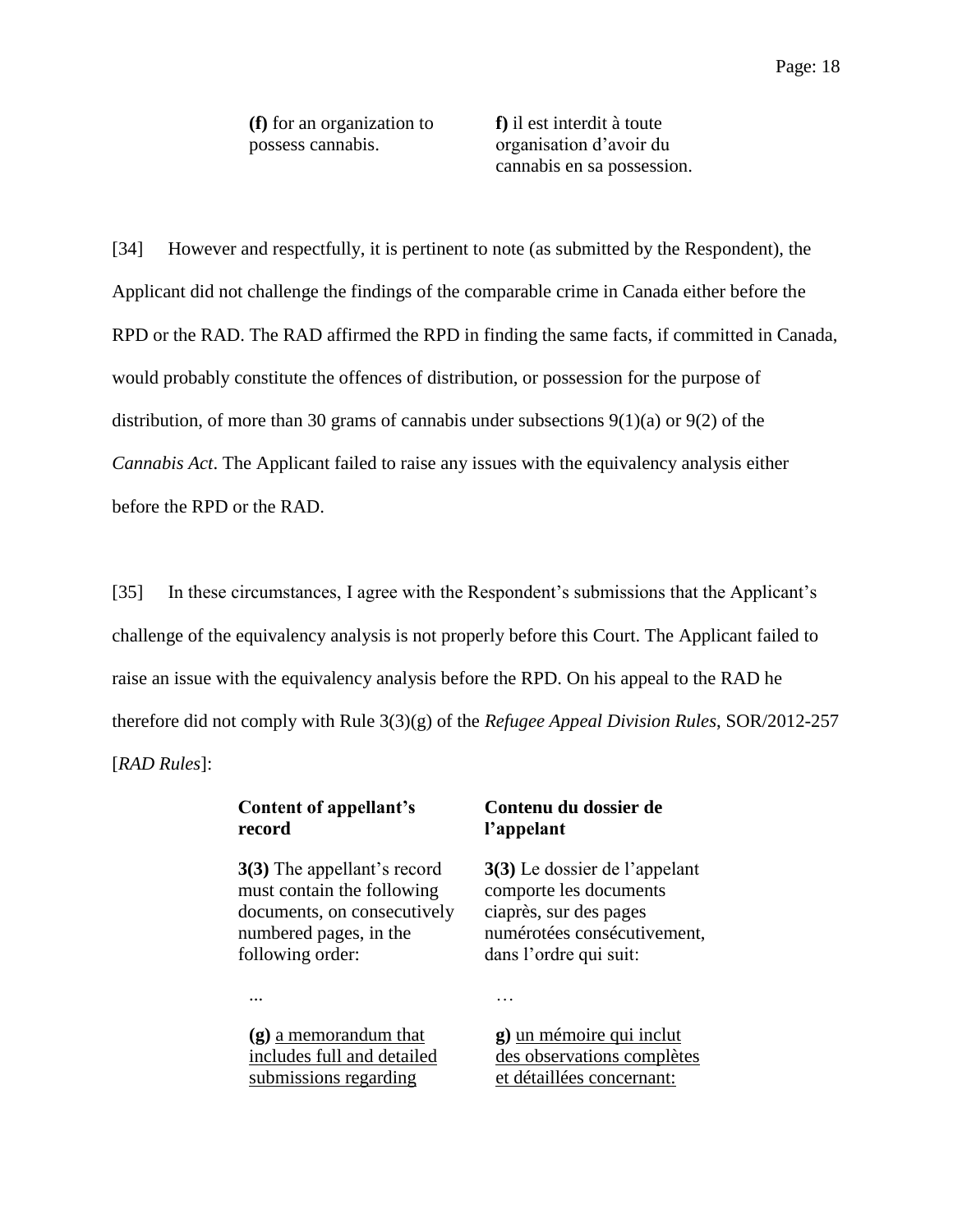**(i)** the errors that are the grounds of the appeal,

**(ii)** where the errors are located in the written reasons for the Refugee Protection Division's decision that the appellant is appealing or in the transcript or in any audio or other electronic recording of the Refugee Protection Division hearing,

**(iii)** how any documentary evidence referred to in paragraph (e) meets the requirements of subsection 110(4) of the Act and how that evidence relates to the appellant,

**(iv)** the decision the appellant wants the Division to make, and

**(v)** why the Division should hold a hearing under subsection 110(6) of the Act if the appellant is requesting that a hearing be held.

**(i)** les erreurs commises qui constituent les motifs d'appel,

**(ii)** l'endroit où se trouvent ces erreurs dans les motifs écrits de la décision de la Section de la protection des réfugiés portée en appel ou dans la transcription ou dans tout enregistrement audio ou électronique de l'audience tenue devant cette dernière,

**(iii)** la façon dont les éléments de preuve documentaire visés à l'alinéa e) sont conformes aux exigences du paragraphe 110(4) de la Loi et la façon dont ils sont liés à l'appelant,

**(iv)** la décision recherchée,

**(v)** les motifs pour lesquels la Section devrait tenir l'audience visée au paragraphe 110(6) de la Loi, si l'appelant en fait la demande.

[Emphasis added] [Je souligne]

[36] In *Dahal v Canada (Citizenship and Immigration),* 2017 FC 1102 [per Crampton CJ]

[*Dahal*], the applicants raised issues on judicial review they did not raise before the RAD. As a

consequence the Chief Justice found these issues may not be raised before this Court on judicial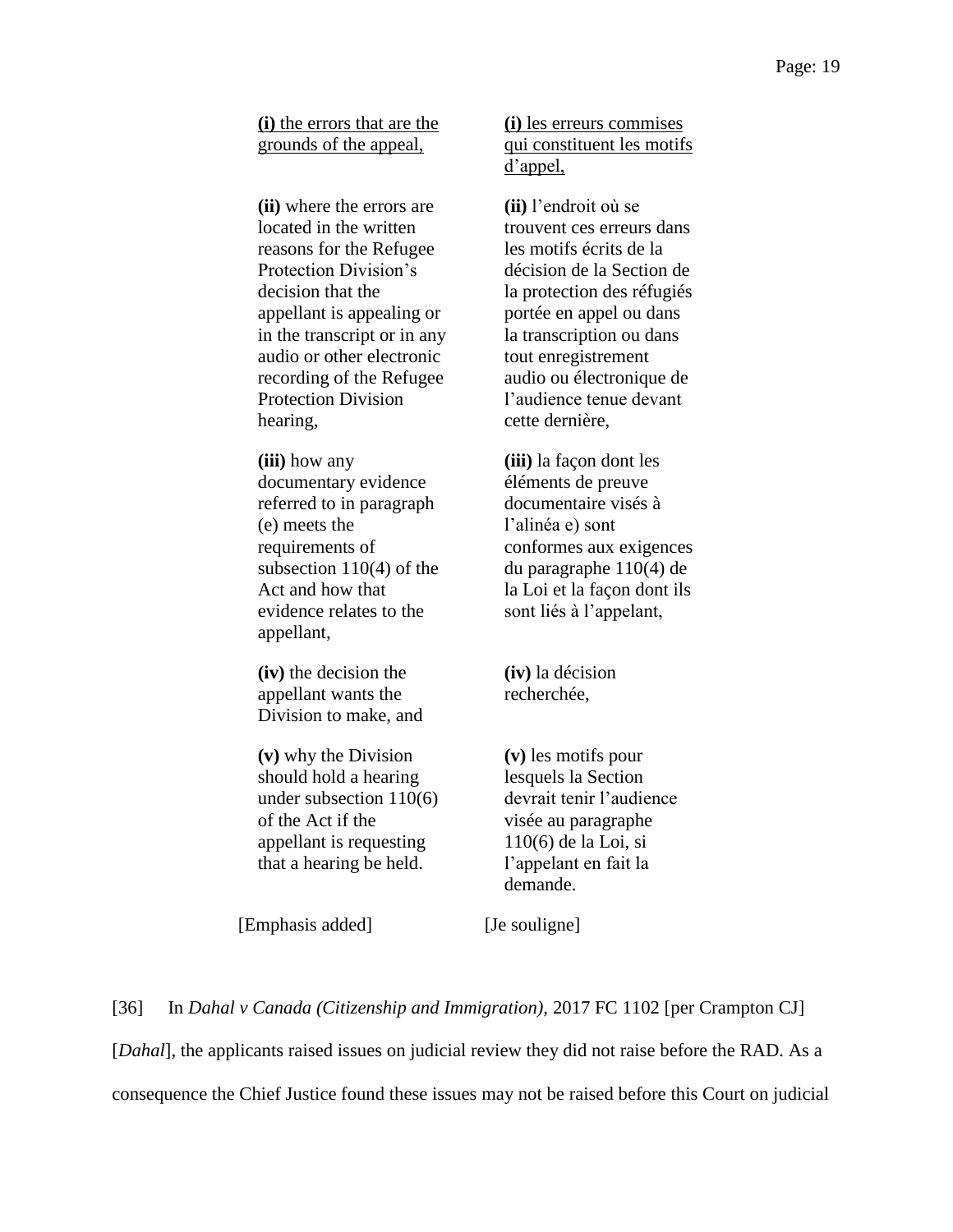review. He relied on jurisprudence of the Supreme Court of Canada to the effect that any

discretion on this point will not be exercised in favour of an applicant on judicial review where

the issue could have been but was not raised before the tribunal, see *Alberta (Information and* 

*Privacy Commissioner) v Alberta Teachers' Association*, 2011 SCC 61, at paras 22 to 26:

A. Judicial Review of an Issue That Was Not Raised Before the Tribunal

[22]The ATA sought judicial review of the adjudicator's decision. Without raising the point before the Commissioner or the adjudicator or even in the originating notice for judicial review, the ATA raised the timelines issue for the first time in argument. The ATA was indeed entitled to seek judicial review. However, it did not have a right to require the court to consider this issue. Just as a court has discretion to refuse to undertake judicial review where, for example, there is an adequate alternative remedy, it also has a discretion not to consider an issue raised for the first time on judicial review where it would be inappropriate to do so: see, e.g., *Canadian Pacific Ltd. v. Matsqui Indian Band*, 1995 CanLII 145 (SCC), [1995] 1 S.C.R. 3, *per* Lamer C.J., at para. 30: "[T]he relief which a court may grant by way of judicial review is, in essence, discretionary. This [long-standing general] principle flows from the fact that the prerogative writs are extraordinary [and discretionary] remedies."

[23] Generally, this discretion will not be exercised in favour of an applicant on judicial review where the issue could have been but was not raised before the tribunal (*Toussaint v. Canada Labour Relations Board* (1993), 160 N.R. 396 (F.C.A.), at para. 5, citing *Poirier v. Canada (Minister of Veterans Affairs)*, 1989 CanLII 5208 (FCA), [1989] 3 F.C. 233 (C.A.), at p. 247; *Shubenacadie Indian Band v. Canada (Human Rights Commission)*, 1997 CanLII 6370 (FC), [1998] 2 F.C. 198 (T.D.), at paras. 40-43; *Legal Oil & Gas Ltd. v. Surface Rights Board*, 2001 ABCA 160, 303 A.R. 8, at para. 12; *United Nurses of Alberta, Local 160 v. Chinook Regional Health Authority*, 2002 ABCA 246, 317 A.R. 385, at para. 4).

[24] There are a number of rationales justifying the general rule. One fundamental concern is that the legislature has entrusted the determination of the issue to the administrative tribunal (*Legal Oil & Gas Ltd.*, at paras. 12-13). As this Court explained in *Dunsmuir*, "[c]ourts . . . must be sensitive . . . to the necessity of avoiding undue interference with the discharge of administrative functions in respect of the matters delegated to administrative bodies by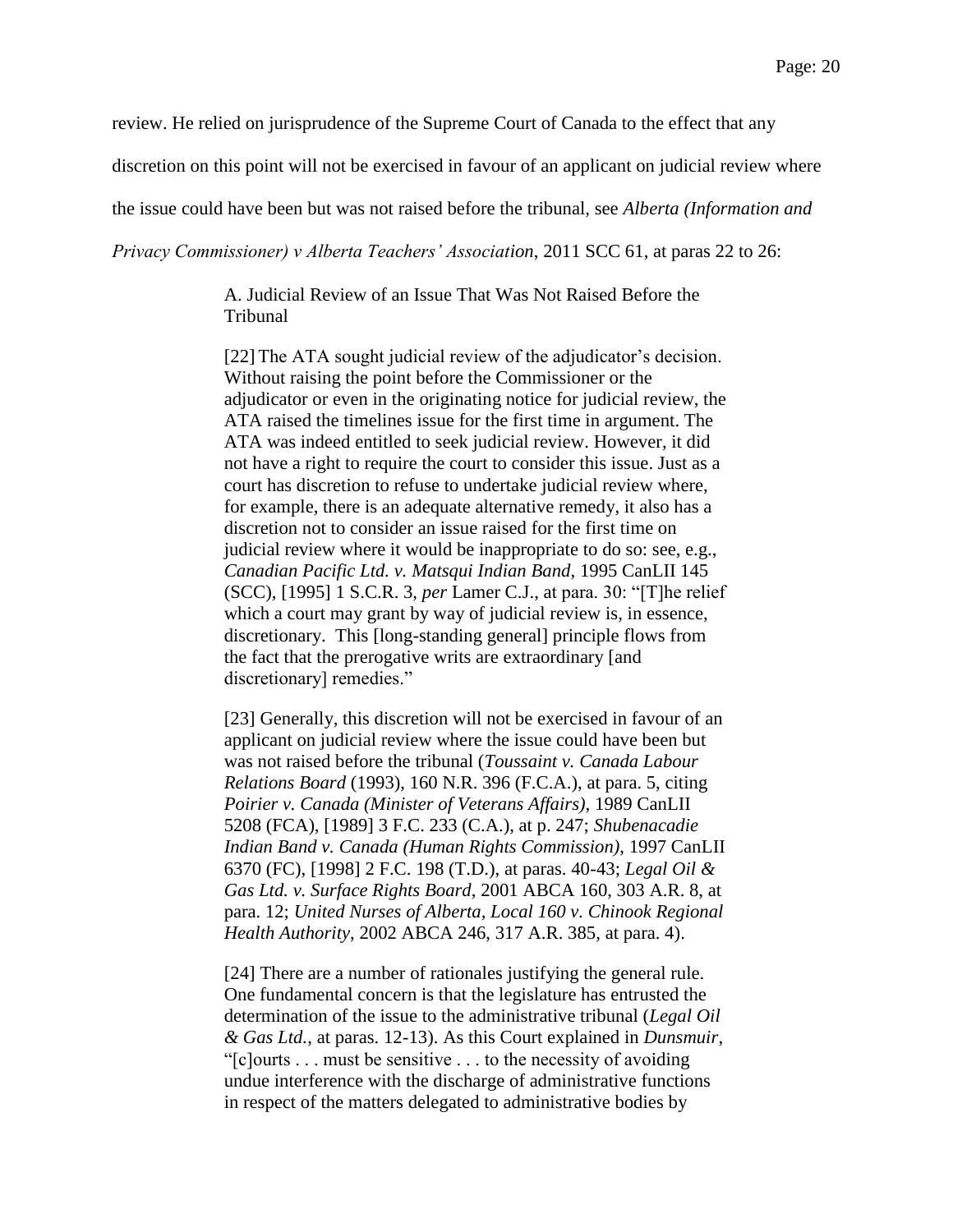Parliament and legislatures" (para. 27). Accordingly, courts should respect the legislative choice of the tribunal as the first instance decision maker by giving the tribunal the opportunity to deal with the issue first and to make its views known.

[25] This is particularly true where the issue raised for the first time on judicial review relates to the tribunal's specialized functions or expertise. When it does, the Court should be especially careful not to overlook the loss of the benefit of the tribunal's views inherent in allowing the issue to be raised. (See *Council of Canadians with Disabilities v. VIA Rail Canada Inc.*, 2007 SCC 15, [2007] 1 S.C.R. 650, at para. 89, *per* Abella J.)

[26] Moreover, raising an issue for the first time on judicial review may unfairly prejudice the opposing party and may deny the court the adequate evidentiary record required to consider the issue (*Waters v. British Columbia (Director of Employment Standards)*, 2004 BCSC 1570, 40 C.L.R. (3d) 84, at paras. 31 and 37, citing *Alberta v. Nilsson*, 2002 ABCA 283, 320 A.R. 88, at para. 172, and J. Sopinka and M. A. Gelowitz, *The Conduct of an Appeal* (2nd ed. 2000), at pp. 63-68; *A.C. Concrete Forming Ltd. v. Residential Low Rise Forming Contractors Assn. of Metropolitan Toronto and Vicinity*, 2009 ONCA 292, 306 D.L.R. (4th) 251, at para. 10 (*per* Gillese J.A.)).

[37] In this connection, Chief Justice in *Dahal* held:

[35] However, where the RAD simply provides a brief summary of the RPD's findings regarding matters that were not raised on appeal, and then makes a general statement that it concurs with those findings, the situation is entirely different. In such circumstances, the errors alleged to have been made by the RAD are in essence errors that were allegedly made by the RPD. Where an applicant fails to raise an issue on appeal before the RAD in respect of those aspects of the RPD's decision, it should not be able to do so before this Court. To conclude otherwise would be to permit an applicant to, in effect, do an "end run" around the RAD. I agree with the Respondent that this would be contrary to the scheme set forth in the *Rules*.

…

[37] By simply satisfying itself that no such additional errors were made, the RAD's decision should not become vulnerable to being set aside on judicial review, based solely on its general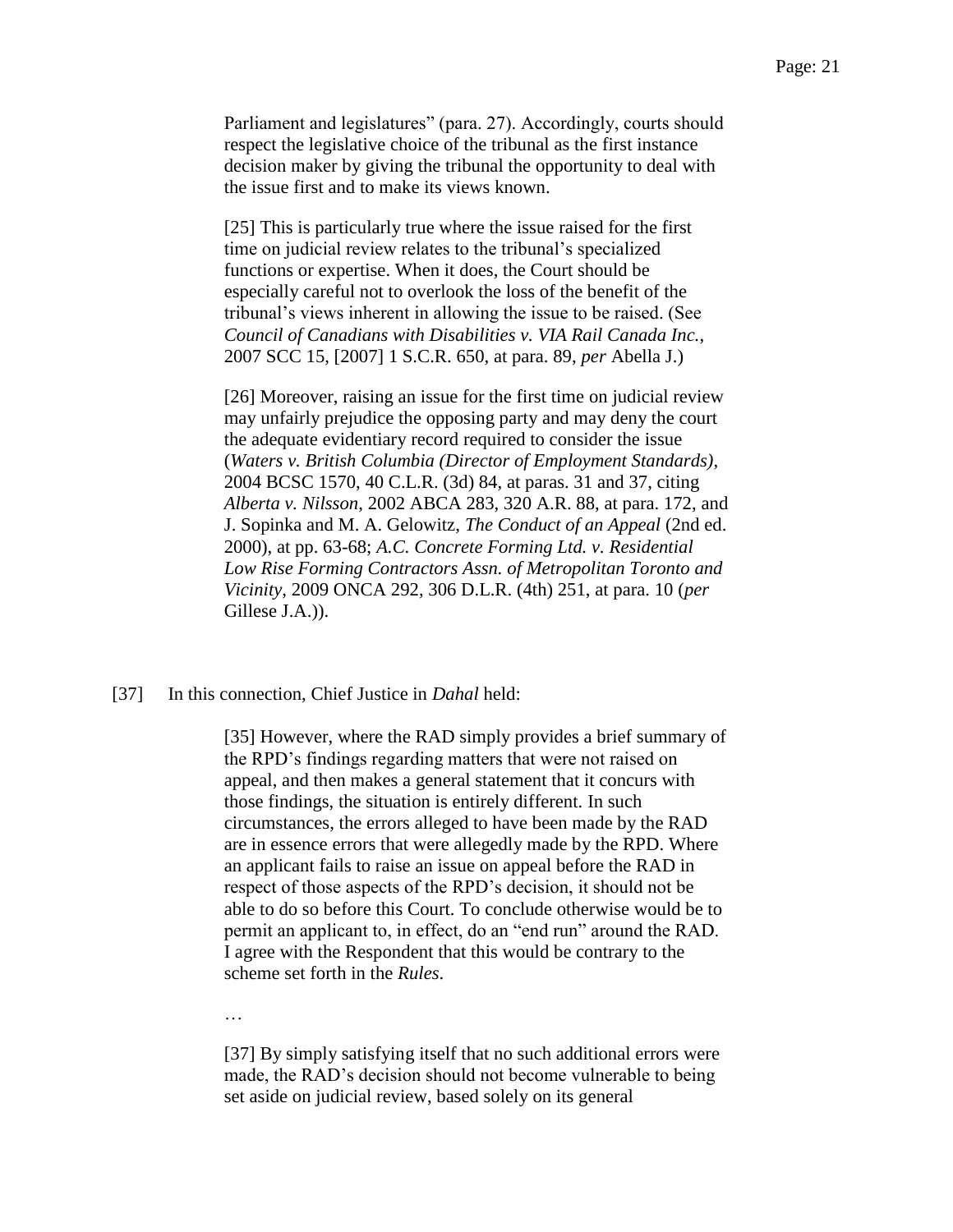concurrence with findings made by the RPD in respect of matters that were not raised on appeal by the Applicants. In my view, this would largely vitiate the purpose of Rule 3(3)(g) of the *Rules*, which requires an appellant to identify (i) the errors that are the grounds of the appeal, and (ii) where those errors are located in the RPD's decision, or in the transcript recording of its hearing.

[38] The Applicant had the obligation to provide submissions regarding the errors that form the grounds of his appeal to the RAD. This he failed to do regarding his new arguments concerning section 8 of the *Cannabis Act*. In doing so he attempts to mount an end run around the RAD which is not allowed per *Dahal.* And see *Shaibu v Canada (Citizenship and Immigration),* 2022 FC 109 [per Gleeson J] at para 8-9; *Fagite v Canada (Citizenship and Immigration),* 2021 FC 677 [per Pallotta J] at para 19; *Xiao v Canada (Citizenship and Immigration),* 2021 FC 386 [per McHaffie J] at para 39; *Canada (Citizenship and Immigration) v RK,* 2016 FCA 272 [per Dawson JA, Near and Woods JJA concurring] at para 6; *Adams v Canada (Citizenship and Immigration),* 2018 FC 524 [per Lafrenière J] at para 28; *Ghauri v Canada (Citizenship and Immigration)*, 2016 FC 548 [per Gleeson J] at para 34.

[39] When asked on this point at the hearing, counsel for the Applicant urged this new point be considered (although it formed no part of and was contrary to the record he asked the Court to judicially review) because of the stakes involved, namely he might now be removed from Canada, as he was removed previously from the United States, without the merits of his refugee claim being determined. That however is the potential consequence of every hearing involving section 98 of *IRPA*. Moreover, the time to recognize and respond properly in this respect was either at the RPD, or on appeal to and under the appeal rules enacted for the RAD.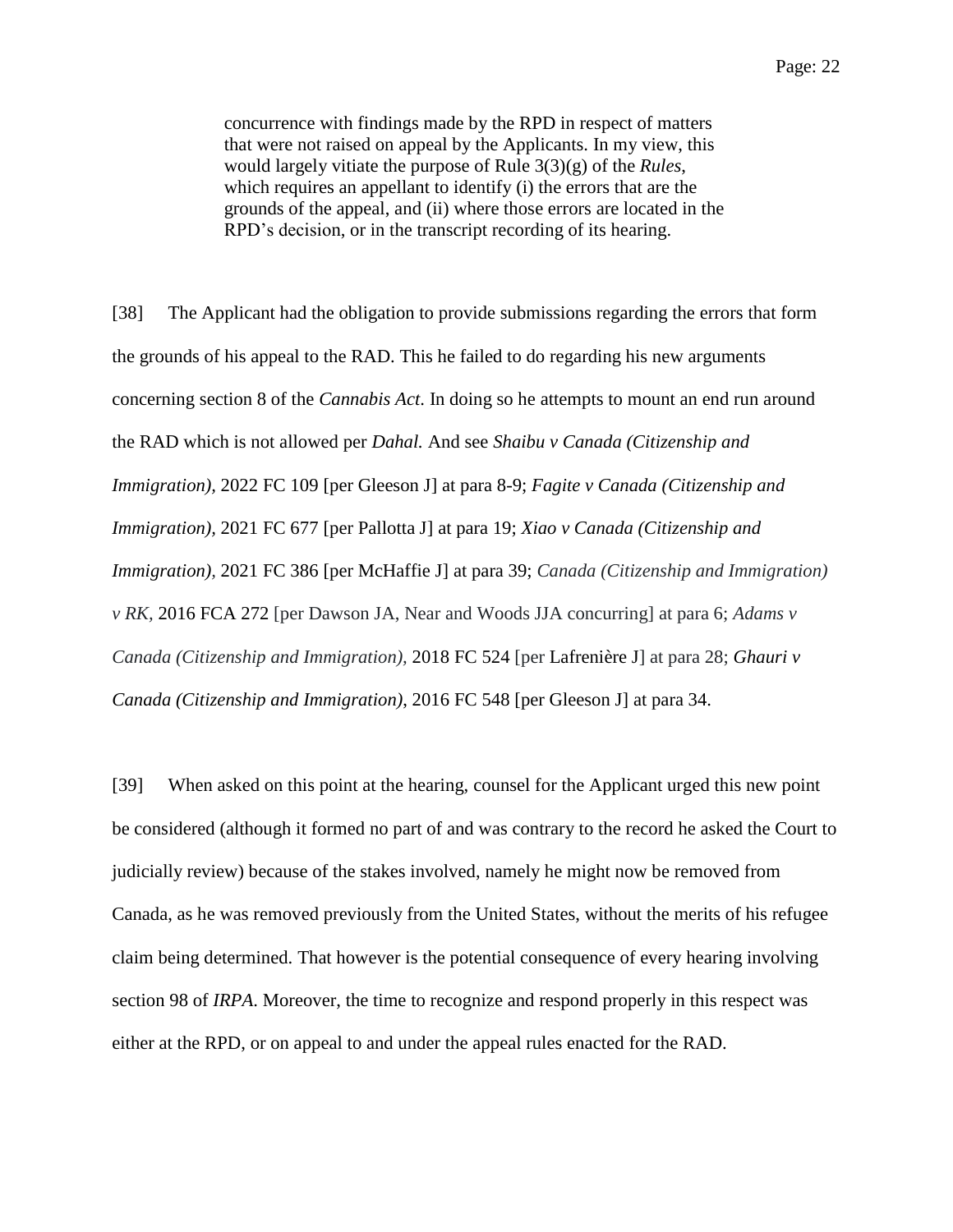[40] Regardless of the Applicant's impermissible submissions, in the alternative the

Respondent submits the equivalency analysis was reasonable. I agree.

[41] An equivalency analysis may be conducted in three ways, see *Hill v Canada (Minister of Employment & Immigration)* (1987), 73 NR 315, 1987 CarswellNat 15 (WL Can) (CA), at para 16:

- 1. Comparing of the precise wording in each statute both through documents and, if available, through the evidence of an expert or experts in the foreign law and determining therefrom the essential ingredients of the respective offences;
- 2. Examining the evidence adduced before the adjudicator, both oral and documentary, to ascertain whether or not that evidence was sufficient to establish that the essential ingredients of the offence in Canada had been proven in the foreign proceedings, whether precisely described in the initiating documents or in the statutory provisions in the same words or not; or
- 3. Using a combination of one and two.

[42] The RAD's reasons indicate the RPD examined the Canadian and Texas statutes, as well

as the documentation substantiating the Texas court proceeding, to ascertain whether the

essential ingredients of the parallel offence in Canada were satisfied:

[29] When considering the Canadian criminal context, a conviction for distribution or possession for the purpose of distribution under section 9 of the *Cannabis Act*, requires possession of only more than 30 grams of cannabis. Five pounds is more than seventy-five times that quantity, and fifty pounds is more than 750 times that quantity. This is not a situation in which the quantity of drugs involved suggests distribution of a small quantity. Jurisprudence indicates that drug trafficking offences are usually sufficiently serious to warrant exclusion from refugee protection. The offences of distribution or possession for the purpose of distribution under section 9 of the Cannabis Act are, in substance, similar to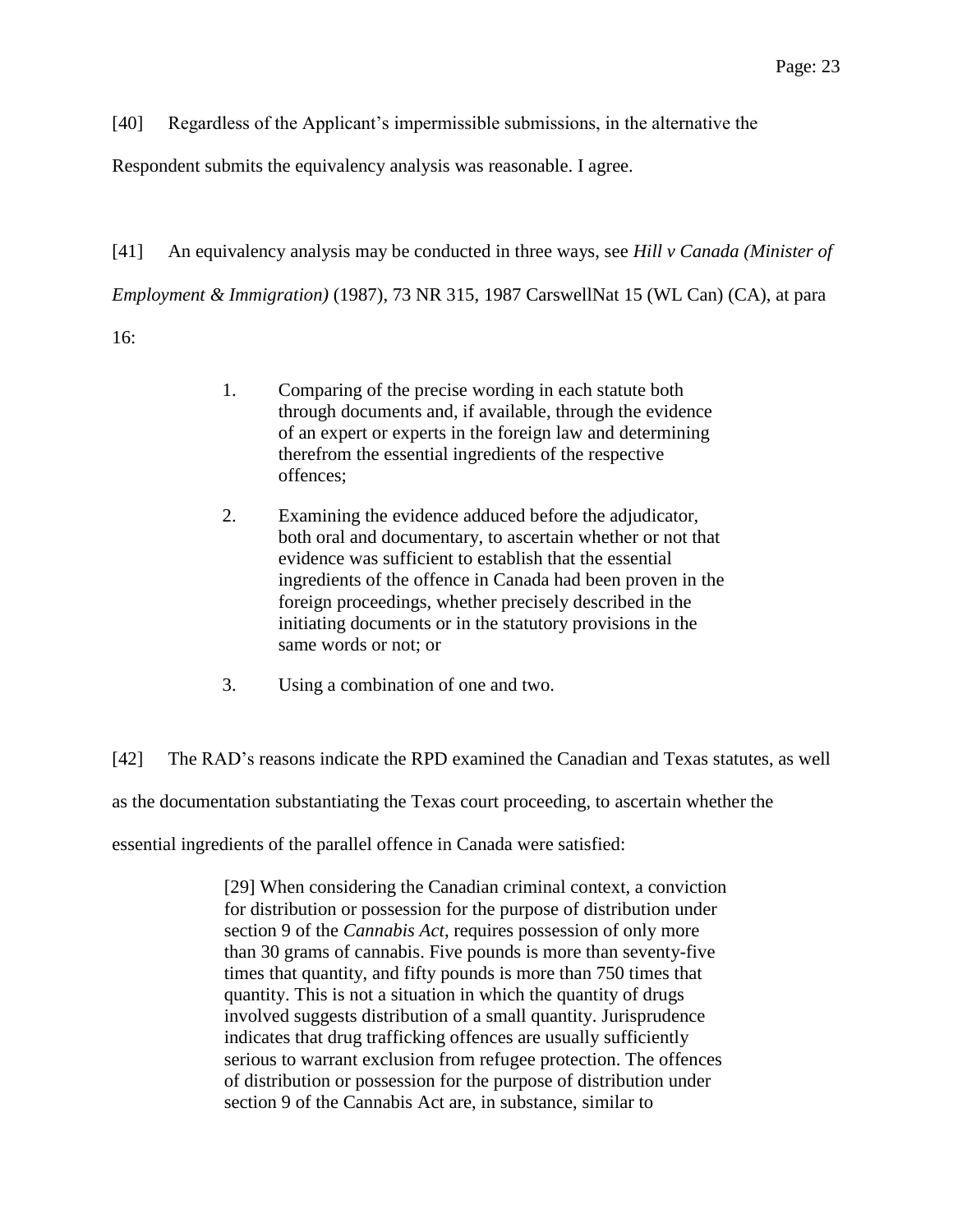trafficking offences, rather than offences for simple possession, which are under section 8.

[43] Therefore in my respectful opinion, the RAD had reasonable grounds to find the Applicant was convicted of an offence outside Canada that if it had been committed in Canada would constitute an offence under an Act of Parliament (section 9 of the *Cannabis Act*) punishable by a maximum term of imprisonment of at least 10 years and indeed to a maximum of 14 years:

### **Punishment Peine**

**9(5)** Subject to section 51, every person that contravenes subsection  $(1)$  or  $(2)$ 

**(a)** is guilty of an indictable offence and is liable

**(i)** in the case of an individual who is 18 years of age or older, to imprisonment for a term of not more than 14 years,

**(ii)** in the case of a young person, to a youth sentence under the Youth Criminal Justice Act, or

**(iii)** in the case of an organization, to a fine in an amount that is in the discretion of the court; or

**9(5)** Sous réserve de l'article 51, quiconque contrevient aux paragraphes (1) ou (2) commet une infraction et encourt, sur déclaration de culpabilité :

**a)** par mise en accusation:

**(i)** s'agissant d'un individu âgé de dix-huit ans ou plus, un emprisonnement maximal de quatorze ans,

**(ii)** s'agissant d'un jeune, une peine spécifique prévue sous le régime de la Loi sur le système de justice pénale pour les adolescents,

**(iii)** s'agissant d'une organisation, une amende dont le montant est fixé par le tribunal;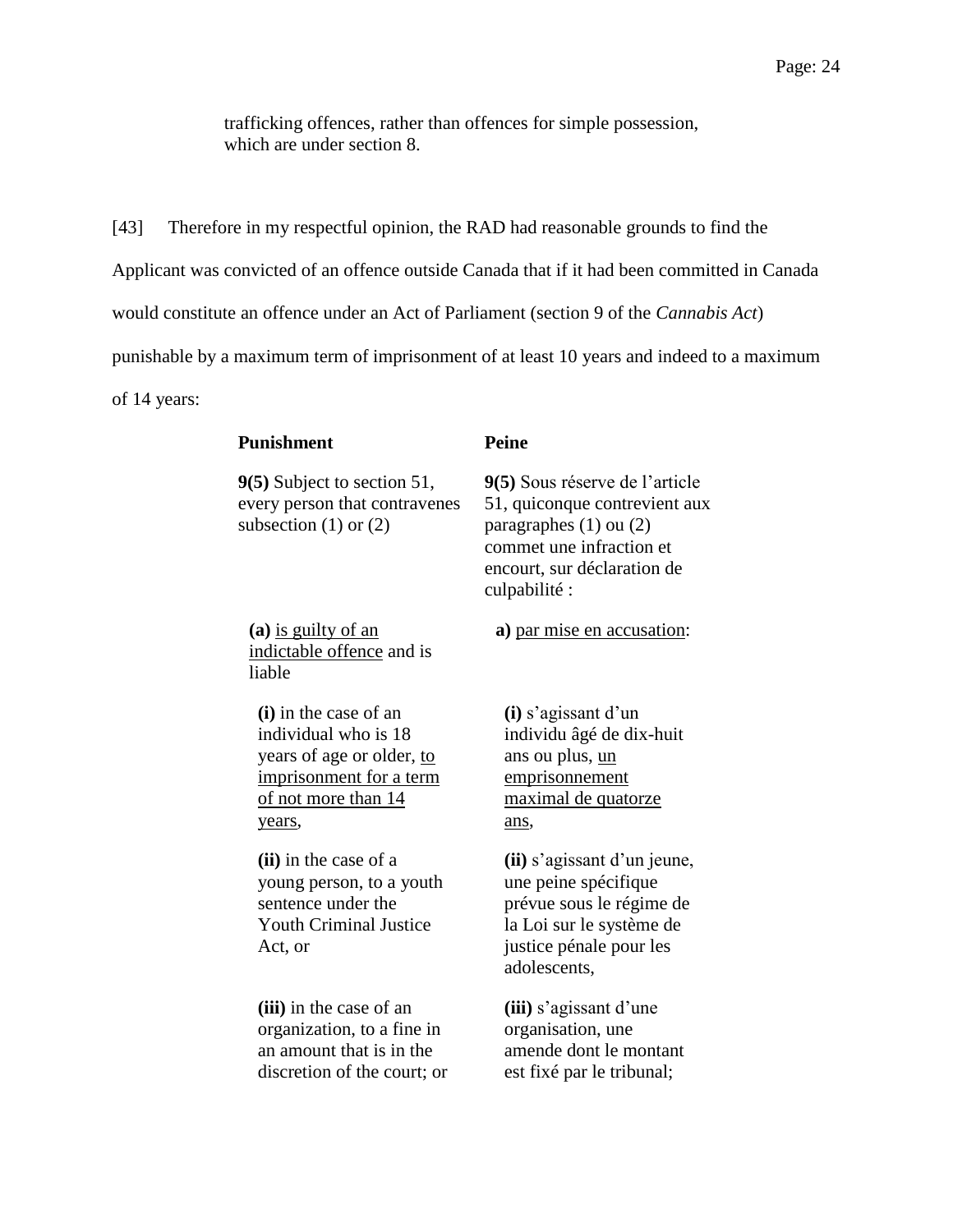**(b)** is guilty of an offence punishable on summary conviction and is liable

**(i)** in the case of an individual who is 18 years of age or older who contravenes any of subparagraphs  $(1)(a)(i)$ ,  $(iii)$  and  $(iv)$  and  $(c)(i)$ and  $(ii)$  — or subsection (2) other than by possessing cannabis for the purpose of distributing it contrary to subparagraph  $(1)(a)(ii)$ — to a fine of not more than \$5,000 or imprisonment for a term of not more than six months, or to both,

**(ii)** in the case of an individual who is 18 years of age or older who contravenes subparagraph  $(1)(a)(ii)$ — or subsection (2) if the possession was for the purpose of distribution contrary to subparagraph  $(1)(a)(ii)$ — to a fine of not more than \$15,000 or imprisonment for a term of not more than 18 months, or to both,

**(iii)** in the case of a young person, to a youth sentence under the Youth Criminal Justice Act, or

**b)** par procédure sommaire:

**(i)** s'agissant d'un individu âgé de dix-huit ans ou plus, pour une contravention à l'un des sous-alinéas (1)a)(i), (iii) ou (iv) ou c)(i) ou (ii) ou au paragraphe (2) dans un autre cas que la possession de cannabis en vue de le distribuer d'une manière qui contrevient au sousalinéa  $(1)$ a) $(ii)$  — une amende maximale de cinq mille dollars et un emprisonnement maximal de six mois, ou l'une de ces peines,

**(ii)** s'agissant d'un individu âgé de dix-huit ans ou plus, pour une contravention au sousalinéa  $(1)$ a) $(ii)$  — ou au paragraphe (2) dans le cas de la possession de cannabis en vue de le distribuer d'une manière qui contrevient au sousalinéa  $(1)$ a) $(ii)$ —, une amende maximale de quinze mille dollars et un emprisonnement maximal de dix-huit mois, ou l'une de ces peines,

**(iii)** s'agissant d'un jeune, une peine spécifique prévue sous le régime de la Loi sur le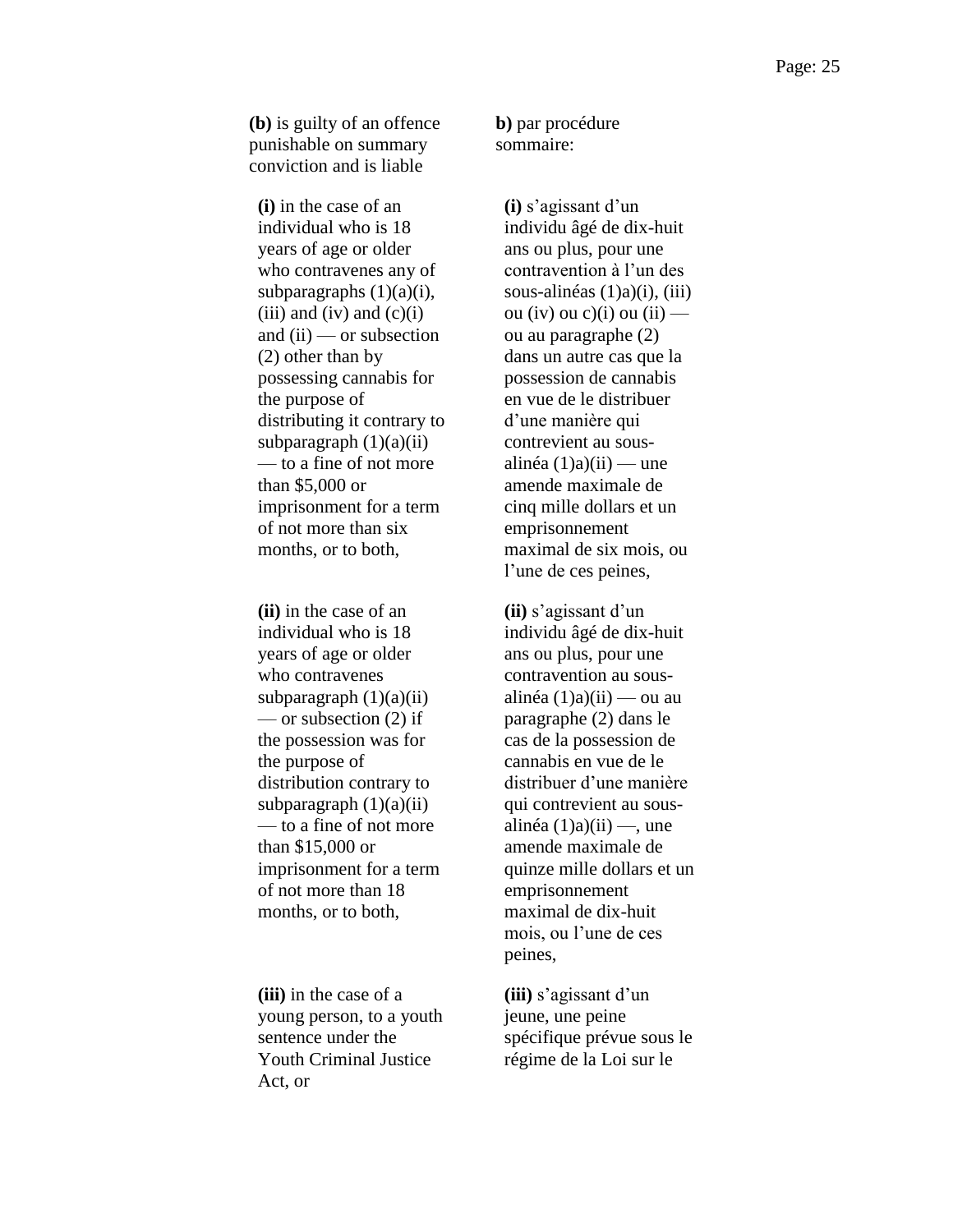système de justice pénale pour les adolescents, **(iv)** in the case of an organization, to a fine of not more than \$100,000. amende maximale de cent mille dollars.

**(iv)** s'agissant d'une organisation, une

[Emphasis added] [Je souligne]

[44] As noted, a crime will generally be considered as serious where a maximum sentence of

10 years or more could have been imposed had the crime been committed in Canada, see *Febles*

at para 62:

[62] The Federal Court of Appeal in *Chan v. Canada (Minister of Citizenship and Immigration)*, 2000 CanLII 17150 (FCA), [2000] 4 F.C. 390 (C.A.), and *Jayasekara* has taken the view thatwhere a maximum sentence of ten years or more could have been imposed had the crime been committed in Canada, the crime will generally be considered serious. I agree. However, this generalization should not be understood as a rigid presumption that is impossible to rebut. Where a provision of the *Canadian Criminal Code*, R.S.C. 1985, c. C-46, has a large sentencing range, the upper end being ten years or more and the lower end being quite low, a claimant whose crime would fall at the less serious end of the range in Canada should not be presumptively excluded Article 1F(b) is designed to exclude only those whose crimes are serious. The UNHCR has suggested that a presumption of serious crime might be raised by evidence of commission of any of the following offences: homicide, rape, child molesting, wounding, arson, drugs trafficking, and armed robbery (Goodwin-Gill, at p. 179). These are good examples of crimes that are sufficiently serious to presumptively warrant exclusion from refugee protection. However, as indicated, the presumption may be rebutted in a particular case. While consideration of whether a maximum sentence of ten years or more could have been imposed had the crime been committed in Canada is a useful guideline, and crimes attracting a maximum sentence of ten years or more in Canada will generally be sufficiently serious to warrant exclusion, the ten-year rule should not be applied in a mechanistic, decontextualized, or unjust manner.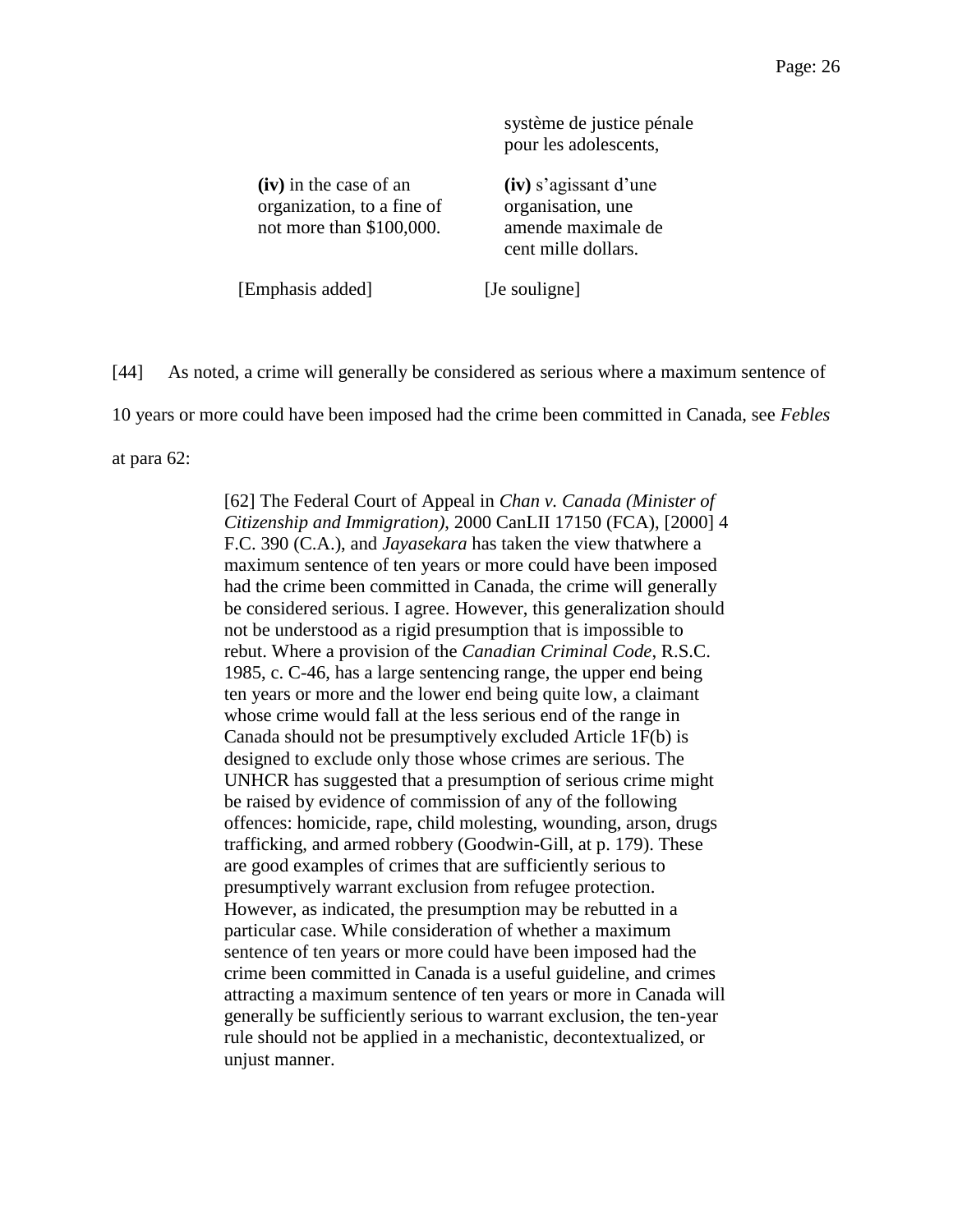[45] I note that *Febles* cautions, "this generalization should not be understood as a rigid presumption that is impossible to rebut." Therefore, in this case the RAD reasonably applied the *Jayasekara* factors which identify factors to evaluate whether a crime is "serious" for the purposes of Article 1F(b) and concluded:

> [31] I have previously noted and have considered the elements of the crime, the mode of prosecution (both in Texas and in Canada), the facts surrounding the offence, and the mitigating and aggravating factors. I find that the circumstances of the offence in question justify the application of a presumption that the offence is serious, and I find that the evidence does not rebut the presumption that the crime in question should be considered serious. A crime may be serious even if it does not attract a maximum ten-year sentence. As noted previously, drug trafficking offences are generally considered by Canadian courts to be serious.39 I see no reason why the offences of distribution or possession for the purposes of distribution should be treated differently. Even absent a presumption of seriousness, I would have found that the evidence establishes, on a balance of probabilities, that the offence is serious.

[46] In reviewing the Applicant's submissions, it appears he places a great deal of emphasis on the particular charge laid in Texas, along with the particular resulting conviction and sentence, which were for possession of marijuana and two years imprisonment. In this case, it appears there was a plea and sentence deal followed by deportation. These may or may not have been part of a package possibly including other elements, we do not know. A great deal may depend on prosecutorial discretion in respect of which there is often little or nothing on the public record. In my view, particular charges laid in a foreign jurisdiction and their resulting disposition by a foreign court do not determine the Canadian equivalence, rather, what is required is a comparison of the "essential elements" of the respective offences. This requires a comparison of the definitions of those offences including defences particular to those offences or those classes of offences, see *Nshogoza v Canada (Citizenship and Immigration)*, 2015 FC 1211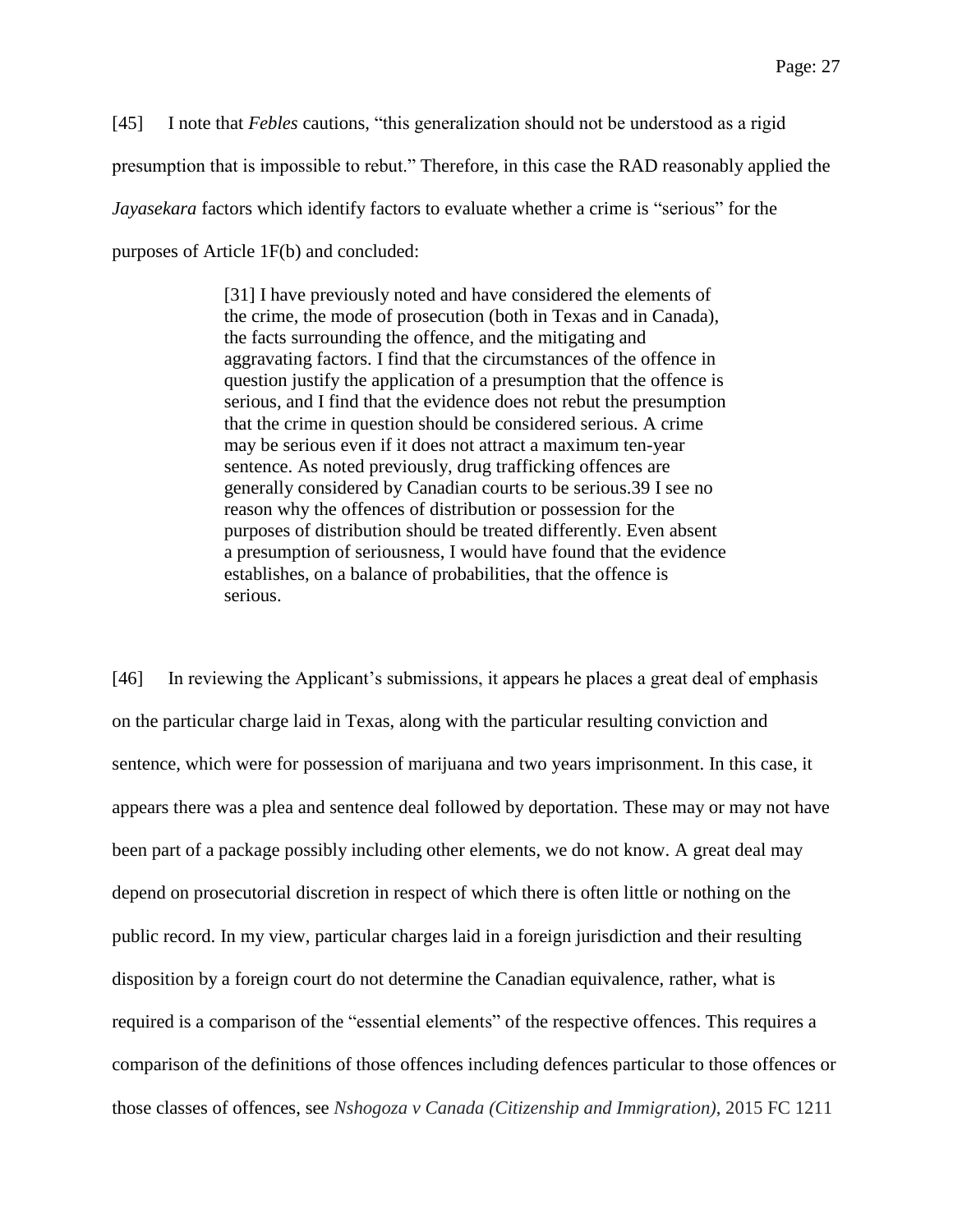[per Gascon J] at para 28, citing to *Li v Canada (Minister of Citizenship and Immigration)*, [1996] FCJ No 1060 (FCA) at para 18.

[47] In addition, the Applicant also challenges the RAD's finding that he was "transporting" and therefore "distributing" on the basis of the "otherwise making available" wording included in the definition of distributing. He says this finding is unreasonable. However, to accept the Applicant's argument that both tribunals erred in finding his actions would attract a charge under s. 9 of the *Cannabis Act*, the Applicant asks this Court to accept his implicit assertion he possessed 50 pounds of marijuana for personal use. Implicitly, he submits although he was involved in the transportation of the 50 pounds of contraband, he was simply moving it from one place of which he had control to another place of which he had control. (For example, from his storage facility to his residence or from one place over which he had control to another.)

[48] Notably however, he led no evidence to this effect. In my view there is no merit in any implicit assertion the Applicant had 50 pounds of marijuana in his possession for personal use. Neither the RPD nor the RAD accepted any such implicit assertion, and with respect, the concurrent findings of the two panels below are in my view reasonable in this and other respects.

VIII. Conclusion

[49] In my respectful view, the Decision is transparent, intelligible and justified given the record and constraining jurisprudence. Therefore judicial review will be dismissed.

### IX. Certified Question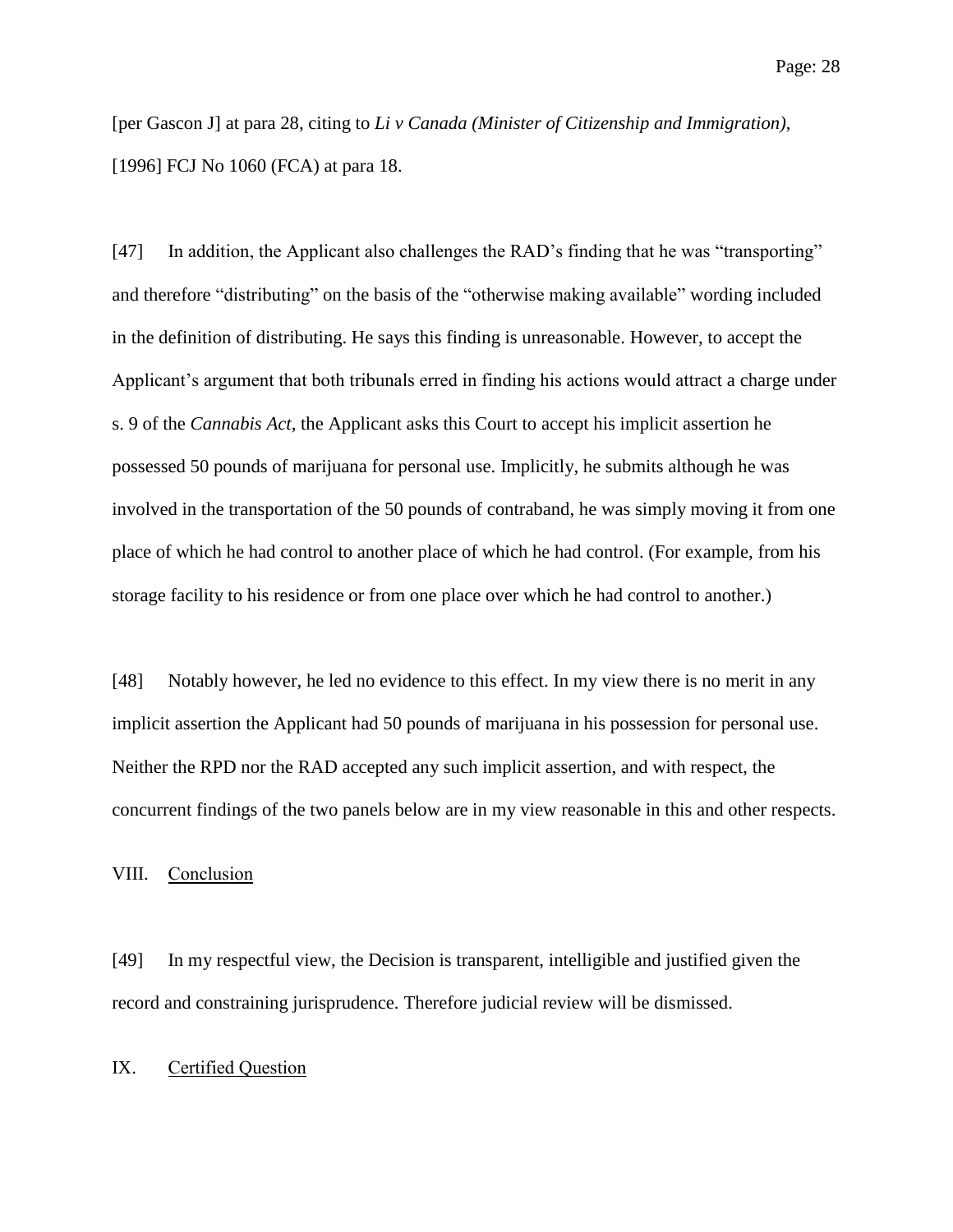[50] Neither party proposed a question of general importance, and none arises.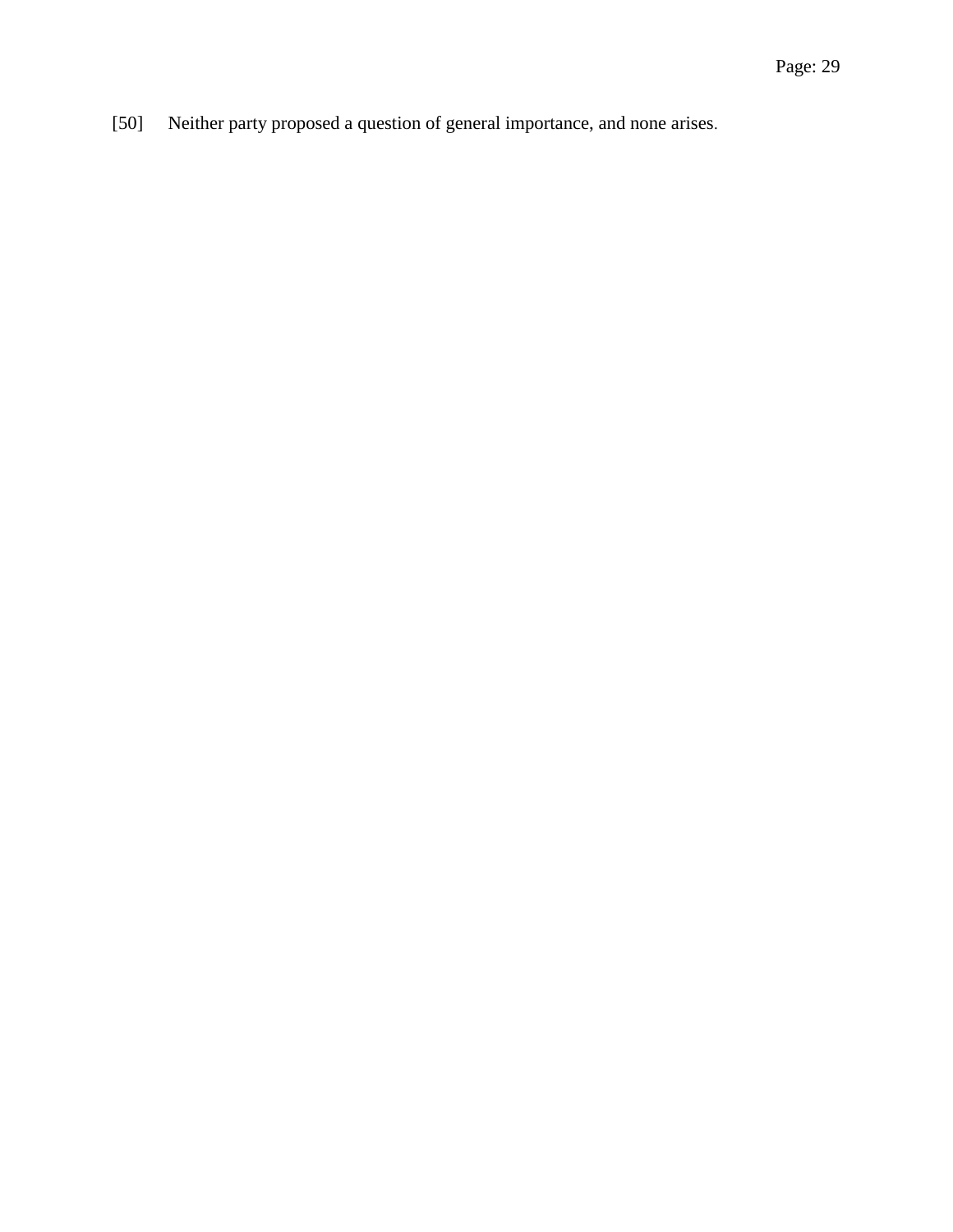# **JUDGMENT in IMM-4366-21**

**THIS COURT'S JUDGMENT is that** judicial review is dismissed, no question of

general importance is certified, and there is no Order as to costs.

"Henry S. Brown"

Judge